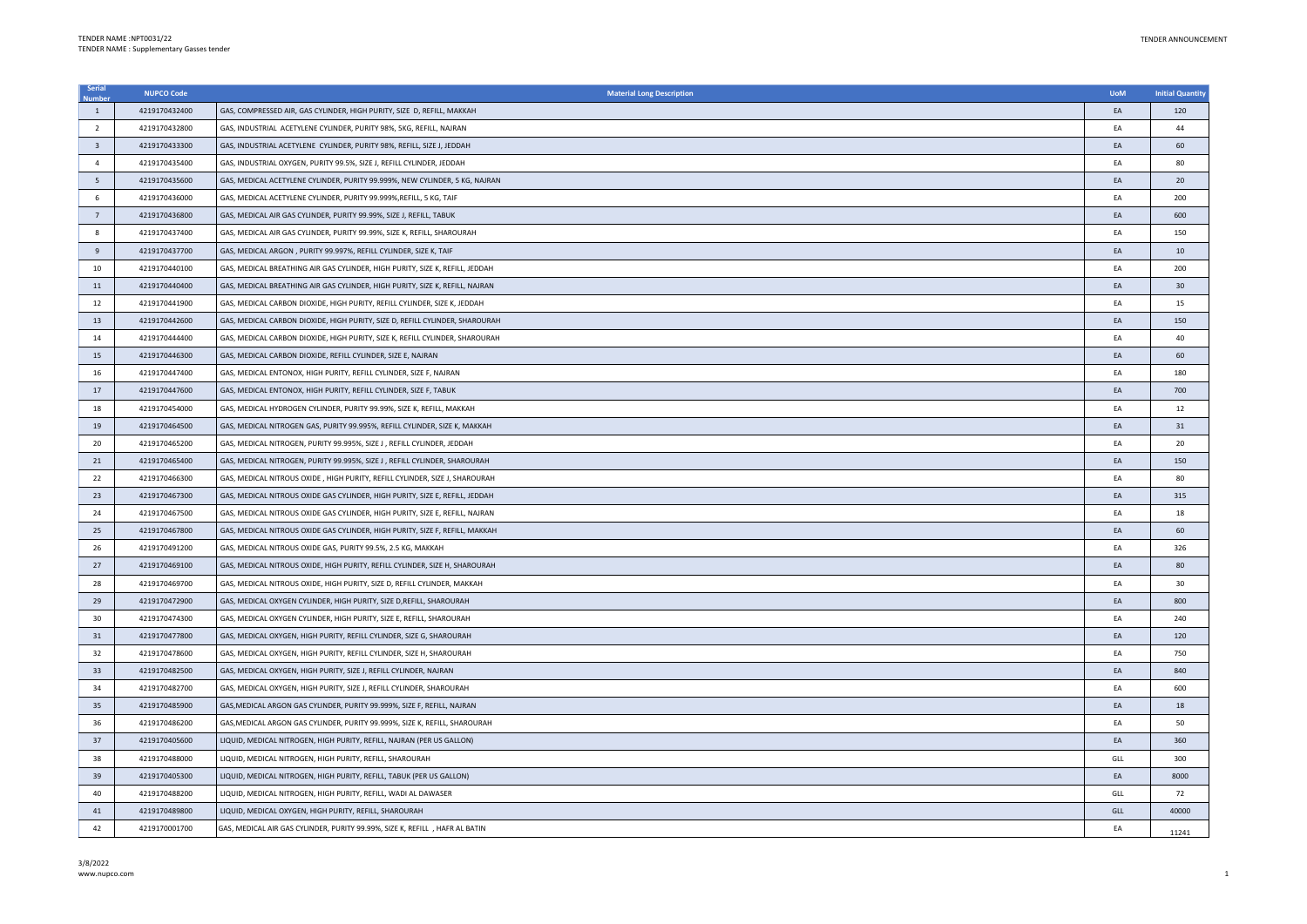| Serial | <b>NUPCO Code</b> | <b>Material Long Description</b>                                                  | <b>UoM</b> | <b>Initial Quantity</b> |
|--------|-------------------|-----------------------------------------------------------------------------------|------------|-------------------------|
| 43     | 4219170025500     | GAS, MEDICAL AIR GAS CYLINDER, PURITY 99.99%, SIZE K, REFILL , JIZAN              | EA         | 13920                   |
| 44     | 4219170001800     | GAS, MEDICAL AIR GAS CYLINDER, PURITY 99.99%, SIZE K, REFILL, AL JOUF             | EA         | 366                     |
| 45     | 4219170001900     | GAS, MEDICAL AIR GAS CYLINDER, PURITY 99.99%, SIZE K, REFILL, AL QASSIM           | EA         | 561                     |
| 46     | 4219170002000     | GAS, MEDICAL AIR GAS CYLINDER, PURITY 99.99%, SIZE K, REFILL, AL QUNFUDHAH        | EA         | 42                      |
| 47     | 4219170453900     | GAS, MEDICAL AIR GAS CYLINDER, PURITY 99.99%, SIZE K, REFILL , ALAHSA             | EA         | 654                     |
| 48     | 4219170002100     | GAS, MEDICAL AIR GAS CYLINDER, PURITY 99.99%, SIZE K, REFILL, ALBAHAH             | EA         | 897                     |
| 49     | 4219170002200     | GAS, MEDICAL AIR GAS CYLINDER, PURITY 99.99%, SIZE K, REFILL , ARAR               | EA         | 1230                    |
| 50     | 4219170002300     | GAS, MEDICAL AIR GAS CYLINDER, PURITY 99.99%, SIZE K, REFILL , ASIR               | EA         | 2517                    |
| 51     | 4219170002400     | GAS, MEDICAL AIR GAS CYLINDER, PURITY 99.99%, SIZE K, REFILL, BISHA               | EA         | 705                     |
| 52     | 4219170437200     | GAS, MEDICAL AIR GAS CYLINDER, PURITY 99.99%, SIZE K, REFILL , JEDDAH             | EA         | 300                     |
| 53     | 4219170002500     | GAS, MEDICAL AIR GAS CYLINDER, PURITY 99.99%, SIZE K, REFILL , MADINA             | EA         | 1707                    |
| 54     | 4219170023600     | GAS, MEDICAL AIR GAS CYLINDER, PURITY 99.99%, SIZE K, REFILL , MAKKAH             | EA         | 1275                    |
| 55     | 4219170023700     | GAS, MEDICAL AIR GAS CYLINDER, PURITY 99.99%, SIZE K, REFILL , NAJRAN             | EA         | 87                      |
| 56     | 4219170025600     | GAS, MEDICAL AIR GAS CYLINDER, PURITY 99.99%, SIZE K, REFILL , QURAYYAT           | EA         | 55                      |
| 57     | 4219170025700     | GAS, MEDICAL AIR GAS CYLINDER, PURITY 99.99%, SIZE K, REFILL , TABUK              | EA         | 312                     |
| 58     | 4219170440600     | GAS, MEDICAL AIR GAS CYLINDER, PURITY 99.99%, SIZE K, REFILL, TAIF                | EA         | 330                     |
| 59     | 4219170002600     | GAS, MEDICAL AIR GAS CYLINDER, PURITY 99.99%, SIZE K, REFILL , HAIL               | EA         | 93                      |
| 60     | 4219170025800     | GAS, MEDICAL ARGON, PURITY 99.997%, REFILL, SIZE K, HAFR AL BATIN                 | EA         | 55                      |
| 61     | 4219170025900     | GAS, MEDICAL ARGON, PURITY 99.997%, REFILL, SIZE K, JIZAN                         | EA         | 93                      |
| 62     | 4219170026000     | GAS, MEDICAL ARGON, PURITY 99.997%, REFILL, SIZE K, AL JOUF                       | EA         | 55                      |
| 63     | 4219170002700     | GAS, MEDICAL ARGON, PURITY 99.997%, REFILL, SIZE K, AL QASSIM                     | EA         | 42                      |
| 64     | 4219170026100     | GAS, MEDICAL ARGON , PURITY 99.997%, REFILL, SIZE K , AL QUNFUDHAH                | EA         | 55                      |
| 65     | 4219170026200     | GAS, MEDICAL ARGON, PURITY 99.997%, REFILL, SIZE K, ALBAHAH                       | EA         | 55                      |
| 66     | 4219170026300     | GAS, MEDICAL ARGON, PURITY 99.997%, REFILL, SIZE K, ARAR                          | EA         | 55                      |
| 67     | 4219170002800     | GAS, MEDICAL ARGON, PURITY 99.997%, REFILL, SIZE K, ASIR                          | EA         | 55                      |
| 68     | 4219170026400     | GAS, MEDICAL ARGON, PURITY 99.997%, REFILL, SIZE K, BISHA                         | EA         | 55                      |
| 69     | 4219170023800     | GAS, MEDICAL ARGON, PURITY 99.997%, REFILL, SIZE K, DAMMAM                        | EA         | 55                      |
| 70     | 4219170002900     | GAS, MEDICAL ARGON, PURITY 99.997%, REFILL, SIZE K, JEDDAH                        | EA         | 55                      |
| 71     | 4219170026500     | GAS, MEDICAL ARGON, PURITY 99.997%, REFILL, SIZE K, MADINA                        | EA         | 55                      |
| 72     | 4219170026600     | GAS, MEDICAL ARGON, PURITY 99.997%, REFILL, SIZE K, MAKKAH                        | EA         | 99                      |
| 73     | 4219170026700     | GAS, MEDICAL ARGON, PURITY 99.997%, REFILL, SIZE K, NAJRAN                        | EA         | 55                      |
| 74     | 4219170048600     | GAS, MEDICAL ARGON, PURITY 99.997%, REFILL, SIZE K, QURAYYAT                      | EA         | 55                      |
| 75     | 4219170026800     | GAS, MEDICAL ARGON, PURITY 99.997%, REFILL, SIZE K, TABUK                         | EA         | 55                      |
| 76     | 4219170048400     | GAS, MEDICAL ARGON, PURITY 99.997%, REFILL, SIZE K, HAIL                          | EA         | 55                      |
| 77     | 4219170026900     | GAS, MEDICAL CARBON DIOXIDE, HIGH PURITY, REFILL CYLINDER, SIZE K, , JIZAN        | EA         | 3708                    |
| 78     | 4219170003000     | GAS, MEDICAL CARBON DIOXIDE, HIGH PURITY, REFILL CYLINDER, SIZE K, , AL JOUF      | EA         | 333                     |
| 79     | 4219170003100     | GAS, MEDICAL CARBON DIOXIDE, HIGH PURITY, REFILL CYLINDER, SIZE K, , AL QASSIM    | EA         | 141                     |
| 80     | 4219170003200     | GAS, MEDICAL CARBON DIOXIDE, HIGH PURITY, REFILL CYLINDER, SIZE K, , AL QUNFUDHAH | EA         | 55                      |
| 81     | 4219170003300     | GAS, MEDICAL CARBON DIOXIDE, HIGH PURITY, REFILL CYLINDER, SIZE K, , ALBAHAH      | EA         | 702                     |
| 82     | 4219170003400     | GAS, MEDICAL CARBON DIOXIDE, HIGH PURITY, REFILL CYLINDER, SIZE K, , ARAR         | EA         | 324                     |
| 83     | 4219170003500     | GAS, MEDICAL CARBON DIOXIDE, HIGH PURITY, REFILL CYLINDER, SIZE K, , ASIR         | EA         | 279                     |
| 84     | 4219170003600     | GAS, MEDICAL CARBON DIOXIDE, HIGH PURITY, REFILL CYLINDER, SIZE K, , BISHA        | EA         | 180                     |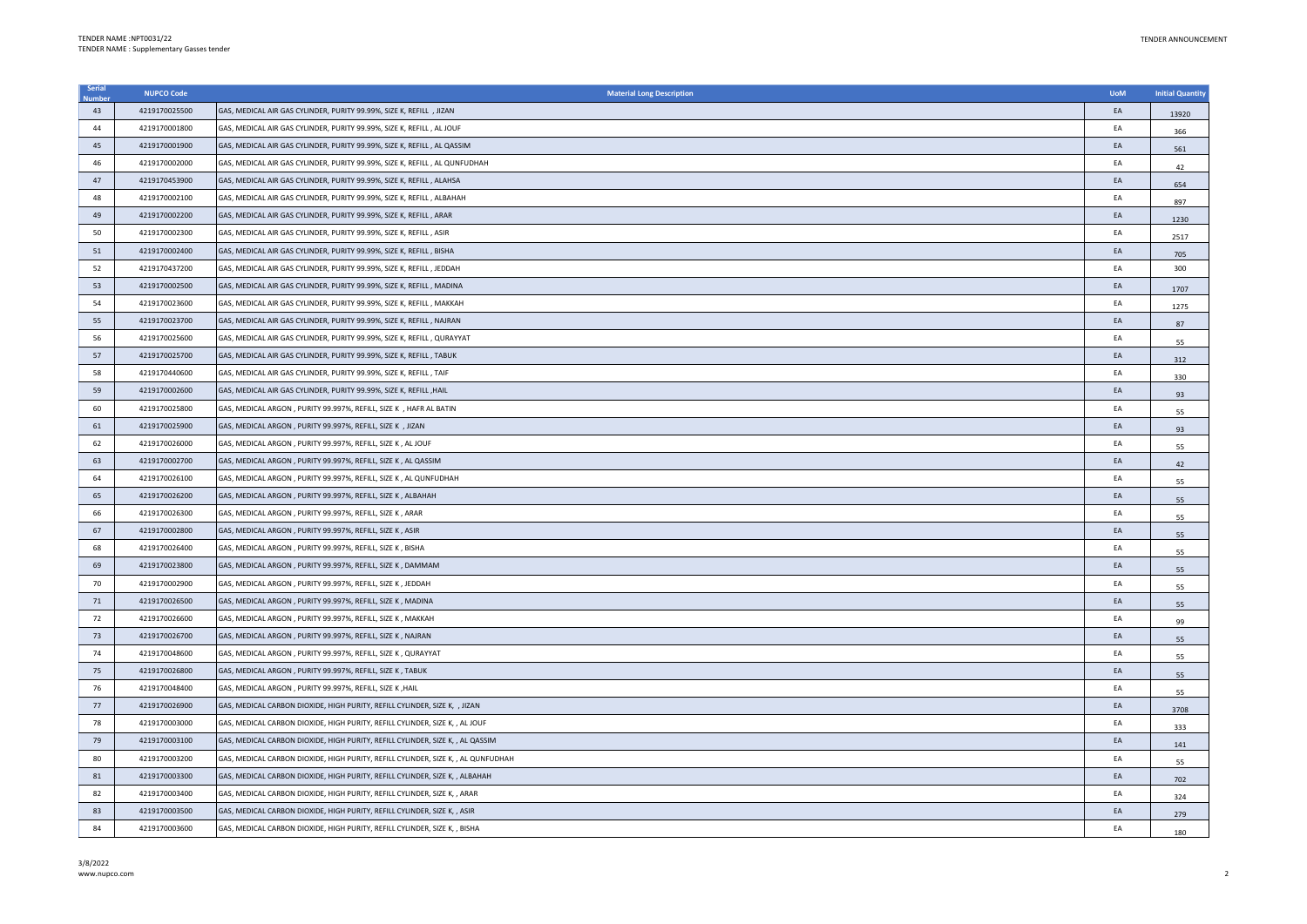| Serial | <b>NUPCO Code</b> | <b>Material Long Description</b>                                                  | <b>UoM</b> | <b>Initial Quantity</b> |
|--------|-------------------|-----------------------------------------------------------------------------------|------------|-------------------------|
| 85     | 4219170023900     | GAS, MEDICAL CARBON DIOXIDE, HIGH PURITY, REFILL CYLINDER, SIZE K, , MAKKAH       | EA         | 282                     |
| 86     | 4219170027000     | GAS, MEDICAL CARBON DIOXIDE, HIGH PURITY, REFILL CYLINDER, SIZE K, , NAJRAN       | EA         | 18                      |
| 87     | 4219170027100     | GAS, MEDICAL CARBON DIOXIDE, HIGH PURITY, REFILL CYLINDER, SIZE K, , QURAYYAT     | EA         | 55                      |
| 88     | 4219170003700     | GAS, MEDICAL CARBON DIOXIDE, HIGH PURITY, REFILL CYLINDER, SIZE K, , HAIL         | EA         | 21                      |
| 89     | 4219170003800     | GAS, MEDICAL CARBON DIOXIDE, HIGH PURITY, REFILL, SIZE D , HAFR AL BATIN          | EA         | 489                     |
| 90     | 4219170003900     | GAS, MEDICAL CARBON DIOXIDE, HIGH PURITY, REFILL, SIZE D, AL JOUF                 | EA         | 423                     |
| 91     | 4219170004000     | GAS, MEDICAL CARBON DIOXIDE, HIGH PURITY, REFILL, SIZE D, AL QASSIM               | EA         | 558                     |
| 92     | 4219170004100     | GAS, MEDICAL CARBON DIOXIDE, HIGH PURITY, REFILL, SIZE D , AL QUNFUDHAH           | EA         | 55                      |
| 93     | 4219170004200     | GAS, MEDICAL CARBON DIOXIDE, HIGH PURITY, REFILL, SIZE D, ALAHSA                  | EA         | 168                     |
| 94     | 4219170004300     | GAS, MEDICAL CARBON DIOXIDE, HIGH PURITY, REFILL, SIZE D, ALBAHAH                 | EA         | 950                     |
| 95     | 4219170004400     | GAS, MEDICAL CARBON DIOXIDE, HIGH PURITY, REFILL, SIZE D, ARAR                    | EA         | 200                     |
| 96     | 4219170004500     | GAS, MEDICAL CARBON DIOXIDE, HIGH PURITY, REFILL, SIZE D, ASIR                    | EA         | 2358                    |
| 97     | 4219170004600     | GAS, MEDICAL CARBON DIOXIDE, HIGH PURITY, REFILL, SIZE D, BISHA                   | EA         | 385                     |
| 98     | 4219170004700     | GAS, MEDICAL CARBON DIOXIDE, HIGH PURITY, REFILL, SIZE D, JEDDAH                  | EA         | 1659                    |
| 99     | 4219170027200     | GAS, MEDICAL CARBON DIOXIDE, HIGH PURITY, REFILL, SIZE D, NAJRAN                  | EA         | 228                     |
| 100    | 4219170027300     | GAS, MEDICAL CARBON DIOXIDE, HIGH PURITY, REFILL, SIZE D , QURAYYAT               | EA         | 699                     |
| 101    | 4219170004800     | GAS, MEDICAL CARBON DIOXIDE, HIGH PURITY, REFILL, SIZE D , HAIL                   | EA         | 405                     |
| 102    | 4219170027400     | GAS, MEDICAL CARBON DIOXIDE, PURITY 99.5%, SIZE E, REFILL CYLINDER, AL JOUF       | EA         | 30                      |
| 103    | 4219170027500     | GAS, MEDICAL CARBON DIOXIDE, PURITY 99.5%, SIZE E, REFILL CYLINDER, AL QASSIM     | EA         | 55                      |
| 104    | 4219170027600     | SAS, MEDICAL CARBON DIOXIDE, PURITY 99.5%, SIZE E, REFILL CYLINDER , AL QUNFUDHAH | EA         | 55                      |
| 105    | 4219170027700     | GAS, MEDICAL CARBON DIOXIDE, PURITY 99.5%, SIZE E, REFILL CYLINDER, ALAHSA        | EA         | 300                     |
| 106    | 4219170004900     | GAS, MEDICAL CARBON DIOXIDE, PURITY 99.5%, SIZE E, REFILL CYLINDER , ALBAHAH      | EA         | 1500                    |
| 107    | 4219170005000     | GAS, MEDICAL CARBON DIOXIDE, PURITY 99.5%, SIZE E, REFILL CYLINDER, ARAR          | EA         | 300                     |
| 108    | 4219170027800     | GAS, MEDICAL CARBON DIOXIDE, PURITY 99.5%, SIZE E, REFILL CYLINDER, ASIR          | EA         | 315                     |
| 109    | 4219170005100     | GAS, MEDICAL CARBON DIOXIDE, PURITY 99.5%, SIZE E, REFILL CYLINDER, BISHA         | EA         | 1395                    |
| 110    | 4219170024000     | GAS, MEDICAL CARBON DIOXIDE, PURITY 99.5%, SIZE E, REFILL CYLINDER, DAMMAM        | EA         | 30                      |
| 111    | 4219170005200     | GAS, MEDICAL CARBON DIOXIDE, PURITY 99.5%, SIZE E, REFILL CYLINDER, JEDDAH        | EA         | $\overline{9}$          |
| 112    | 4219170027900     | GAS, MEDICAL CARBON DIOXIDE, PURITY 99.5%, SIZE E, REFILL CYLINDER , MAKKAH       | EA         | 30                      |
| 113    | 4219170024100     | GAS, MEDICAL CARBON DIOXIDE, PURITY 99.5%, SIZE E, REFILL CYLINDER, NAJRAN        | EA         | 30                      |
| 114    | 4219170028000     | GAS, MEDICAL CARBON DIOXIDE, PURITY 99.5%, SIZE E, REFILL CYLINDER, QURAYYAT      | EA         | 30                      |
| 115    | 4219170024200     | GAS, MEDICAL CARBON DIOXIDE, PURITY 99.5%, SIZE E, REFILL CYLINDER, RIYADH        | EA         | 15000                   |
| 116    | 4219170028100     | GAS, MEDICAL CARBON DIOXIDE, PURITY 99.5%, SIZE E, REFILL CYLINDER, TABUK         | EA         | 55                      |
| 117    | 4219170005300     | GAS, MEDICAL CARBON DIOXIDE, PURITY 99.5%, SIZE E, REFILL CYLINDER , HAIL         | EA         | 369                     |
| 118    | 4219170028200     | GAS, MEDICAL ENTONOX, HIGH PURITY, REFILL, SIZE E, HAFR AL BATIN                  | EA         | 55                      |
| 119    | 4219170028300     | GAS, MEDICAL ENTONOX, HIGH PURITY, REFILL, SIZE E, JIZAN                          | EA         | 12                      |
| 120    | 4219170005400     | GAS, MEDICAL ENTONOX, HIGH PURITY, REFILL, SIZE E, AL JOUF                        | EA         | 2220                    |
| 121    | 4219170005500     | GAS, MEDICAL ENTONOX, HIGH PURITY, REFILL, SIZE E, AL QASSIM                      | EA         | 55                      |
| 122    | 4219170005600     | GAS, MEDICAL ENTONOX, HIGH PURITY, REFILL, SIZE E, AL QUNFUDHAH                   | EA         | 55                      |
| 123    | 4219170005700     | GAS, MEDICAL ENTONOX, HIGH PURITY, REFILL, SIZE E, ALBAHAH                        | EA         | 759                     |
| 124    | 4219170005800     | GAS, MEDICAL ENTONOX, HIGH PURITY, REFILL, SIZE E, ARAR                           | EA         | 669                     |
| 125    | 4219170005900     | GAS, MEDICAL ENTONOX, HIGH PURITY, REFILL, SIZE E, ASIR                           | EA         | 55                      |
| 126    | 4219170028400     | GAS, MEDICAL ENTONOX, HIGH PURITY, REFILL, SIZE E, BISHA                          | FA         | 55                      |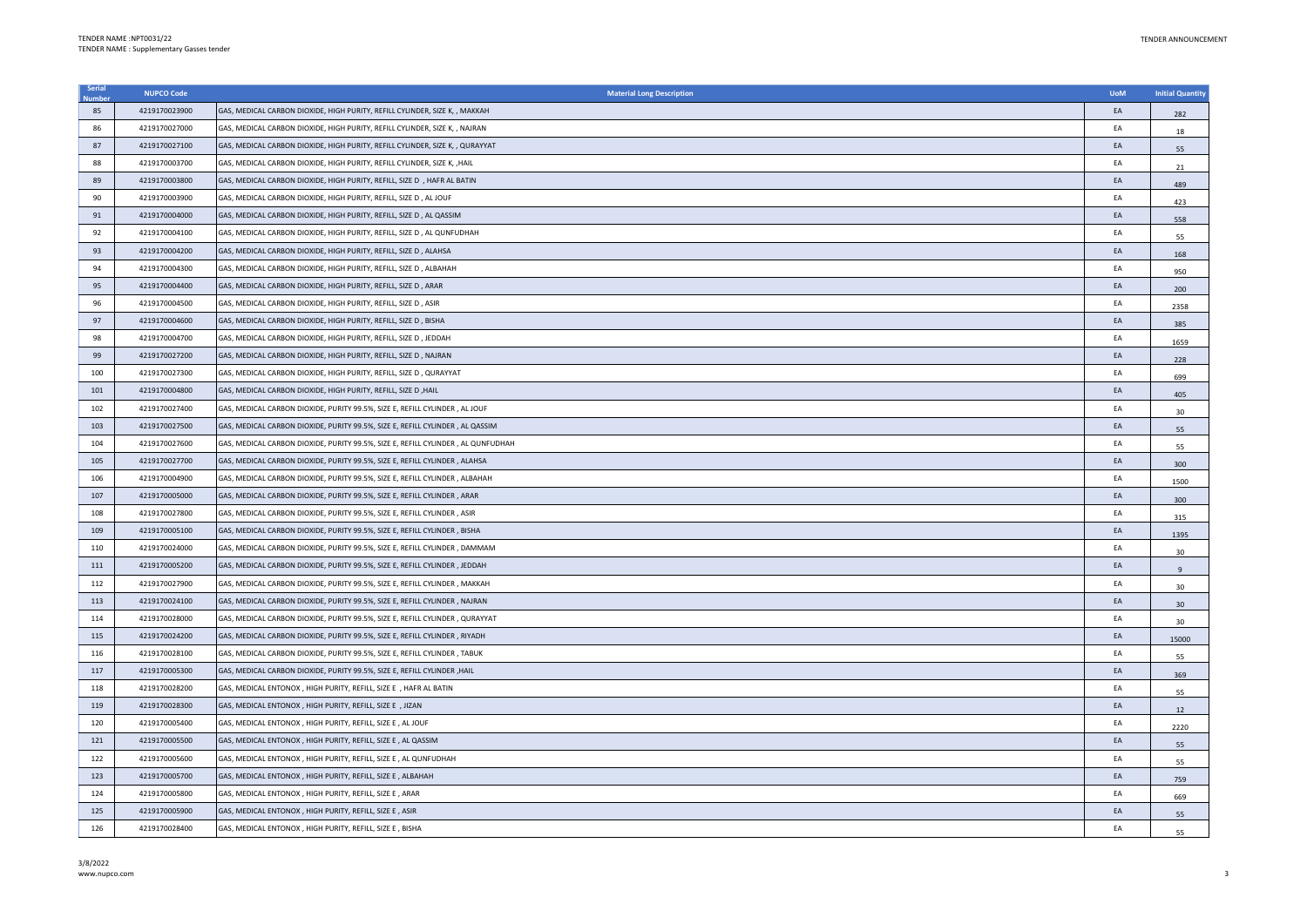| Serial | <b>NUPCO Code</b> | <b>Material Long Description</b>                                                                         | <b>UoM</b> | <b>Initial Quantity</b> |
|--------|-------------------|----------------------------------------------------------------------------------------------------------|------------|-------------------------|
| 127    | 4219170006000     | GAS, MEDICAL ENTONOX, HIGH PURITY, REFILL, SIZE E, JEDDAH                                                | EA         | 55                      |
| 128    | 4219170028500     | GAS, MEDICAL ENTONOX, HIGH PURITY, REFILL, SIZE E, NAJRAN                                                | EA         | 55                      |
| 129    | 4219170028600     | GAS, MEDICAL ENTONOX, HIGH PURITY, REFILL, SIZE E, QURAYYAT                                              | EA         | 55                      |
| 130    | 4219170006100     | GAS, MEDICAL ENTONOX, HIGH PURITY, REFILL, SIZE E, HAIL                                                  | EA         | 55                      |
| 131    | 4219170028700     | GAS, MEDICAL GAS MIXTURE, HELIUM 9.5%, AIR BALANCE, 10L SIZE, REFILL , HAFR AL BATIN                     | EA         | 50                      |
| 132    | 4219170028800     | GAS, MEDICAL GAS MIXTURE, HELIUM 9.5%, AIR BALANCE, 10L SIZE, REFILL , JIZAN                             | EA         | 50                      |
| 133    | 4219170028900     | GAS, MEDICAL GAS MIXTURE, HELIUM 9.5%, AIR BALANCE, 10L SIZE, REFILL , AL JOUF                           | EA         | 50                      |
| 134    | 4219170029000     | GAS, MEDICAL GAS MIXTURE, HELIUM 9.5%, AIR BALANCE, 10L SIZE, REFILL, AL QASSIM                          | EA         | 50                      |
| 135    | 4219170029100     | GAS, MEDICAL GAS MIXTURE, HELIUM 9.5%, AIR BALANCE, 10L SIZE, REFILL , AL QUNFUDHAH                      | EA         | 50                      |
| 136    | 4219170006200     | GAS, MEDICAL GAS MIXTURE, HELIUM 9.5%, AIR BALANCE, 10L SIZE, REFILL , ALAHSA                            | EA         | 50                      |
| 137    | 4219170006300     | GAS, MEDICAL GAS MIXTURE, HELIUM 9.5%, AIR BALANCE, 10L SIZE, REFILL, ALBAHAH                            | EA         | 50                      |
| 138    | 4219170029200     | GAS, MEDICAL GAS MIXTURE, HELIUM 9.5%, AIR BALANCE, 10L SIZE, REFILL, ARAR                               | EA         | 50                      |
| 139    | 4219170006400     | GAS, MEDICAL GAS MIXTURE, HELIUM 9.5%, AIR BALANCE, 10L SIZE, REFILL, ASIR                               | EA         | 50                      |
| 140    | 4219170029300     | GAS, MEDICAL GAS MIXTURE, HELIUM 9.5%, AIR BALANCE, 10L SIZE, REFILL, BISHA                              | EA         | 50                      |
| 141    | 4219170024300     | GAS, MEDICAL GAS MIXTURE, HELIUM 9.5%, AIR BALANCE, 10L SIZE, REFILL, DAMMAM                             | EA         | 50                      |
| 142    | 4219170029400     | GAS, MEDICAL GAS MIXTURE, HELIUM 9.5%, AIR BALANCE, 10L SIZE, REFILL, JEDDAH                             | EA         | 50                      |
| 143    | 4219170029500     | GAS, MEDICAL GAS MIXTURE, HELIUM 9.5%, AIR BALANCE, 10L SIZE, REFILL, MADINA                             | EA         | 50                      |
| 144    | 4219170029600     | GAS, MEDICAL GAS MIXTURE, HELIUM 9.5%, AIR BALANCE, 10L SIZE, REFILL, NAJRAN                             | EA         | 50                      |
| 145    | 4219170029700     | GAS, MEDICAL GAS MIXTURE, HELIUM 9.5%, AIR BALANCE, 10L SIZE, REFILL , QURAYYAT                          | EA         | 50                      |
| 146    | 4219170029800     | GAS, MEDICAL GAS MIXTURE, HELIUM 9.5%, AIR BALANCE, 10L SIZE, REFILL , TABUK                             | EA         | 50                      |
| 147    | 4219170029900     | GAS, MEDICAL GAS MIXTURE, HELIUM 9.5%, AIR BALANCE, 10L SIZE, REFILL , TAIF                              | EA         | 50                      |
| 148    | 4219170030000     | GAS, MEDICAL GAS MIXTURE, HELIUM 9.5%, AIR BALANCE, 10L SIZE, REFILL , HAIL                              | EA         | 50                      |
| 149    | 4219170006500     | GAS, MEDICAL GAS MIXTURE, NITRIC OXIDE 800 PPM, BALANCE NITROGEN, 10L SIZE, NEW CYLINDER , HAFR AL BATIN | EA         | 50                      |
| 150    | 4219170030100     | GAS, MEDICAL GAS MIXTURE, NITRIC OXIDE 800 PPM, BALANCE NITROGEN, 10L SIZE, NEW CYLINDER, JIZAN          | EA         | 50                      |
| 151    | 4219170030200     | GAS, MEDICAL GAS MIXTURE, NITRIC OXIDE 800 PPM, BALANCE NITROGEN, 10L SIZE, NEW CYLINDER, AL JOUF        | EA         | 50                      |
| 152    | 4219170030300     | GAS, MEDICAL GAS MIXTURE, NITRIC OXIDE 800 PPM, BALANCE NITROGEN, 10L SIZE, NEW CYLINDER, AL QASSIM      | EA         | 50                      |
| 153    | 4219170030400     | GAS, MEDICAL GAS MIXTURE, NITRIC OXIDE 800 PPM, BALANCE NITROGEN, 10L SIZE, NEW CYLINDER, AL QUNFUDHAH   | EA         | 50                      |
| 154    | 4219170459100     | GAS, MEDICAL GAS MIXTURE, NITRIC OXIDE 800 PPM, BALANCE NITROGEN, 10L SIZE, NEW CYLINDER, ALAHSA         | EA         | 50                      |
| 155    | 4219170006600     | GAS, MEDICAL GAS MIXTURE, NITRIC OXIDE 800 PPM, BALANCE NITROGEN, 10L SIZE, NEW CYLINDER, ALBAHAH        | EA         | 50                      |
| 156    | 4219170030500     | GAS, MEDICAL GAS MIXTURE, NITRIC OXIDE 800 PPM, BALANCE NITROGEN, 10L SIZE, NEW CYLINDER, ARAR           | EA         | 50                      |
| 157    | 4219170030600     | GAS, MEDICAL GAS MIXTURE, NITRIC OXIDE 800 PPM, BALANCE NITROGEN, 10L SIZE, NEW CYLINDER, ASIR           | EA         | 50                      |
| 158    | 4219170006700     | GAS, MEDICAL GAS MIXTURE, NITRIC OXIDE 800 PPM, BALANCE NITROGEN, 10L SIZE, NEW CYLINDER, BISHA          | EA         | 50                      |
| 159    | 4219170030700     | GAS, MEDICAL GAS MIXTURE, NITRIC OXIDE 800 PPM, BALANCE NITROGEN, 10L SIZE, NEW CYLINDER , DAMMAM        | EA         | 50                      |
| 160    | 4219170459300     | GAS, MEDICAL GAS MIXTURE, NITRIC OXIDE 800 PPM, BALANCE NITROGEN, 10L SIZE, NEW CYLINDER, JEDDAH         | EA         | 50                      |
| 161    | 4219170459400     | GAS, MEDICAL GAS MIXTURE, NITRIC OXIDE 800 PPM, BALANCE NITROGEN, 10L SIZE, NEW CYLINDER , MADINA        | EA         | 50                      |
| 162    | 4219170030800     | GAS, MEDICAL GAS MIXTURE, NITRIC OXIDE 800 PPM, BALANCE NITROGEN, 10L SIZE, NEW CYLINDER, MAKKAH         | EA         | 50                      |
| 163    | 4219170030900     | GAS, MEDICAL GAS MIXTURE, NITRIC OXIDE 800 PPM, BALANCE NITROGEN, 10L SIZE, NEW CYLINDER , NAJRAN        | EA         | 50                      |
| 164    | 4219170031000     | GAS, MEDICAL GAS MIXTURE, NITRIC OXIDE 800 PPM, BALANCE NITROGEN, 10L SIZE, NEW CYLINDER, QURAYYAT       | EA         | 50                      |
| 165    | 4219170024400     | GAS, MEDICAL GAS MIXTURE, NITRIC OXIDE 800 PPM, BALANCE NITROGEN, 10L SIZE, NEW CYLINDER, TABUK          | EA         | 50                      |
| 166    | 4219170024500     | GAS, MEDICAL GAS MIXTURE, NITRIC OXIDE 800 PPM, BALANCE NITROGEN, 10L SIZE, NEW CYLINDER, TAIF           | EA         | 50                      |
| 167    | 4219170006900     | GAS, MEDICAL GAS MIXTURE, NITRIC OXIDE 800 PPM, BALANCE NITROGEN, 10L SIZE, NEW CYLINDER, HAIL           | EA         | 50                      |
| 168    | 4219170031100     | GAS, MEDICAL HELIUM CYLINDER, PURITY 99.999%, SIZE D, REFILL , HAFR AL BATIN                             | FA         | 50                      |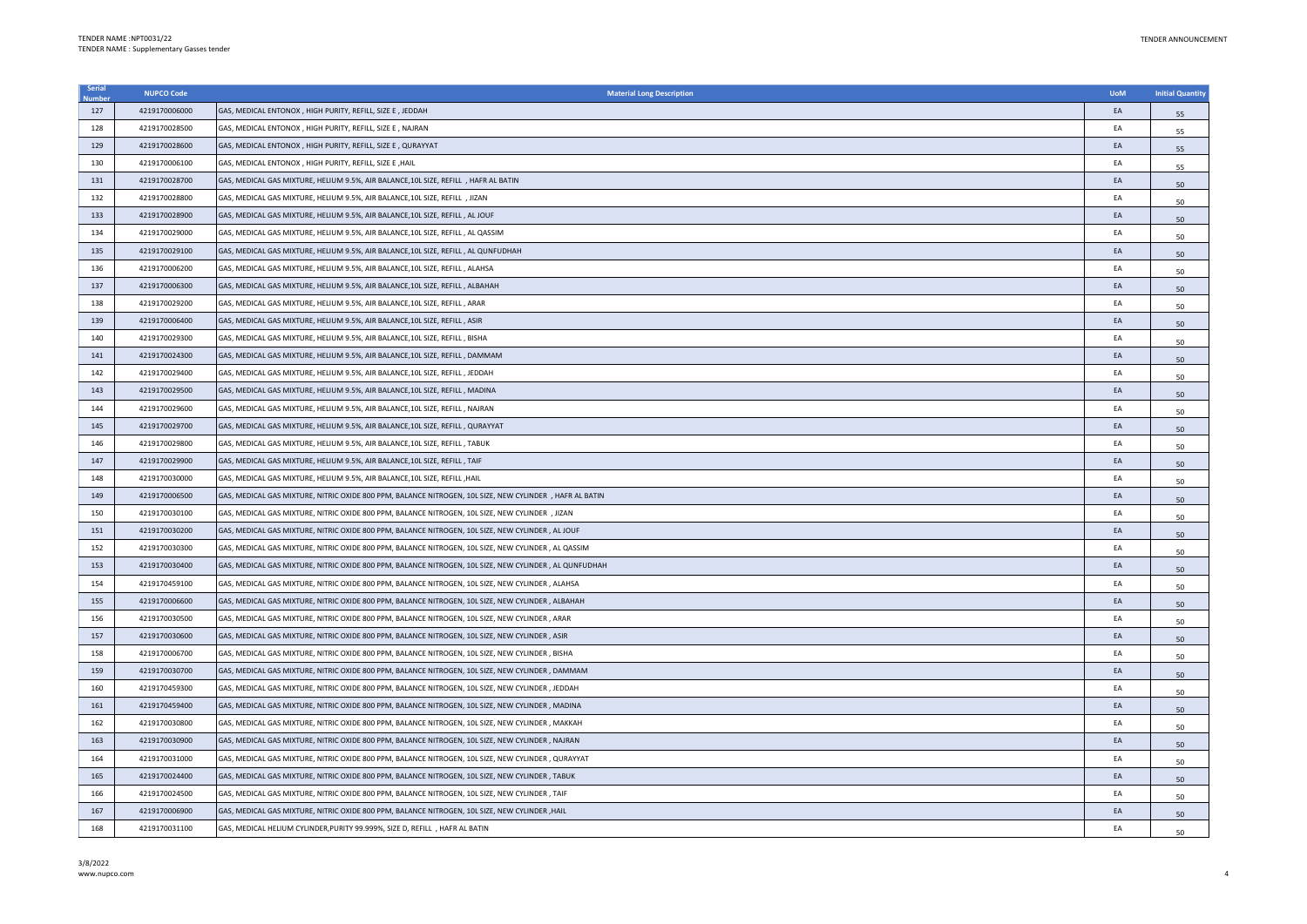| Serial | <b>NUPCO Code</b> | <b>Material Long Description</b>                                                                                         | <b>UoM</b> | <b>Initial Quantity</b> |
|--------|-------------------|--------------------------------------------------------------------------------------------------------------------------|------------|-------------------------|
| 169    | 4219170031200     | GAS, MEDICAL HELIUM CYLINDER, PURITY 99.999%, SIZE D, REFILL, JIZAN                                                      | EA         | 50                      |
| 170    | 4219170007000     | GAS, MEDICAL HELIUM CYLINDER, PURITY 99.999%, SIZE D, REFILL, AL JOUF                                                    | EA         | 50                      |
| 171    | 4219170031300     | GAS, MEDICAL HELIUM CYLINDER, PURITY 99.999%, SIZE D, REFILL, AL QASSIM                                                  | EA         | 50                      |
| 172    | 4219170031400     | GAS, MEDICAL HELIUM CYLINDER, PURITY 99.999%, SIZE D, REFILL, AL QUNFUDHAH                                               | EA         | 50                      |
| 173    | 4219170023200     | GAS, MEDICAL HELIUM CYLINDER, PURITY 99.999%, SIZE D, REFILL, ALAHSA                                                     | EA         | 50                      |
| 174    | 4219170007100     | GAS, MEDICAL HELIUM CYLINDER, PURITY 99.999%, SIZE D, REFILL, ALBAHAH                                                    | EA         | 50                      |
| 175    | 4219170031500     | GAS, MEDICAL HELIUM CYLINDER, PURITY 99.999%, SIZE D, REFILL, ARAR                                                       | EA         | 50                      |
| 176    | 4219170007200     | GAS, MEDICAL HELIUM CYLINDER, PURITY 99.999%, SIZE D, REFILL, ASIR                                                       | EA         | 50                      |
| 177    | 4219170031600     | GAS, MEDICAL HELIUM CYLINDER, PURITY 99.999%, SIZE D, REFILL, BISHA                                                      | EA         | 50                      |
| 178    | 4219170031700     | GAS, MEDICAL HELIUM CYLINDER, PURITY 99.999%, SIZE D, REFILL, DAMMAM                                                     | EA         | 50                      |
| 179    | 4219170007300     | GAS, MEDICAL HELIUM CYLINDER, PURITY 99.999%, SIZE D, REFILL, JEDDAH                                                     | EA         | 50                      |
| 180    | 4219170031800     | GAS, MEDICAL HELIUM CYLINDER, PURITY 99.999%, SIZE D, REFILL, MADINA                                                     | EA         | 50                      |
| 181    | 4219170031900     | GAS, MEDICAL HELIUM CYLINDER, PURITY 99.999%, SIZE D, REFILL, NAJRAN                                                     | EA         | 50                      |
| 182    | 4219170032000     | GAS, MEDICAL HELIUM CYLINDER, PURITY 99.999%, SIZE D, REFILL, QURAYYAT                                                   | EA         | 50                      |
| 183    | 4219170023300     | GAS, MEDICAL HELIUM CYLINDER, PURITY 99.999%, SIZE D, REFILL, TABUK                                                      | EA         | 50                      |
| 184    | 4219170032100     | GAS, MEDICAL HELIUM CYLINDER, PURITY 99,999%, SIZE D. REFILL, TAIF                                                       | EA         | 50                      |
| 185    | 4219170032200     | GAS, MEDICAL HELIUM CYLINDER, PURITY 99.999%, SIZE D, REFILL , HAIL                                                      | EA         | 50                      |
| 186    | 4219170007400     | GAS, MEDICAL MIXED GAS, NITRIC OXIDE 800 PPM, NITROGEN BALANCE, REFILL CYLINDER, SIZE 10L, HAFR AL BATIN                 | EA         | 50                      |
| 187    | 4219170032300     | GAS, MEDICAL MIXED GAS, NITRIC OXIDE 800 PPM, NITROGEN BALANCE, REFILL CYLINDER, SIZE 10L , JIZAN                        | EA         | 50                      |
| 188    | 4219170007500     | GAS, MEDICAL MIXED GAS, NITRIC OXIDE 800 PPM, NITROGEN BALANCE, REFILL CYLINDER, SIZE 10L , AL JOUF                      | EA         | 50                      |
| 189    | 4219170032400     | GAS, MEDICAL MIXED GAS, NITRIC OXIDE 800 PPM, NITROGEN BALANCE, REFILL CYLINDER, SIZE 10L, AL QASSIM                     | EA         | 50                      |
| 190    | 4219170032500     | GAS, MEDICAL MIXED GAS, NITRIC OXIDE 800 PPM, NITROGEN BALANCE, REFILL CYLINDER, SIZE 10L , AL QUNFUDHAH                 | EA         | 50                      |
| 191    | 4219170007600     | GAS, MEDICAL MIXED GAS, NITRIC OXIDE 800 PPM, NITROGEN BALANCE, REFILL CYLINDER, SIZE 10L , ALBAHAH                      | EA         | 50                      |
| 192    | 4219170032600     | GAS, MEDICAL MIXED GAS, NITRIC OXIDE 800 PPM, NITROGEN BALANCE, REFILL CYLINDER, SIZE 10L, ARAR                          | EA         | 50                      |
| 193    | 4219170007700     | GAS, MEDICAL MIXED GAS, NITRIC OXIDE 800 PPM, NITROGEN BALANCE, REFILL CYLINDER, SIZE 10L, ASIR                          | EA         | 50                      |
| 194    | 4219170032700     | GAS, MEDICAL MIXED GAS, NITRIC OXIDE 800 PPM, NITROGEN BALANCE, REFILL CYLINDER, SIZE 10L, BISHA                         | EA         | 50                      |
| 195    | 4219170032800     | GAS, MEDICAL MIXED GAS, NITRIC OXIDE 800 PPM, NITROGEN BALANCE, REFILL CYLINDER, SIZE 10L , MAKKAH                       | EA         | 50                      |
| 196    | 4219170032900     | GAS, MEDICAL MIXED GAS, NITRIC OXIDE 800 PPM, NITROGEN BALANCE, REFILL CYLINDER, SIZE 10L , NAJRAN                       | EA         | 50                      |
| 197    | 4219170033000     | GAS, MEDICAL MIXED GAS, NITRIC OXIDE 800 PPM, NITROGEN BALANCE, REFILL CYLINDER, SIZE 10L , QURAYYAT                     | FA         | 50                      |
| 198    | 4219170033100     | GAS, MEDICAL MIXED GAS, NITRIC OXIDE 800 PPM, NITROGEN BALANCE, REFILL CYLINDER, SIZE 10L, TABUK                         | EA         | 50                      |
| 199    | 4219170007800     | GAS, MEDICAL MIXED GAS, NITRIC OXIDE 800 PPM, NITROGEN BALANCE, REFILL CYLINDER, SIZE 10L, TAIF                          | EA         | 50                      |
| 200    | 4219170007900     | GAS, MEDICAL MIXED GAS, NITRIC OXIDE 800 PPM, NITROGEN BALANCE, REFILL CYLINDER, SIZE 10L ,HAIL                          | EA         | 50                      |
| 201    | 4219170033200     | GAS, MEDICAL MIXTURE, CARBON MONOXIDE .30%, METHANE .30%, OXYGEN 21%, NITROGEN BALANCE, 10L SIZE, REFILL , HAFR AL BATIN | EA         | 50                      |
| 202    | 4219170033300     | GAS, MEDICAL MIXTURE, CARBON MONOXIDE .30%, METHANE .30%, OXYGEN 21%, NITROGEN BALANCE, 10L SIZE, REFILL , JIZAN         | EA         | 50                      |
| 203    | 4219170008000     | GAS, MEDICAL MIXTURE, CARBON MONOXIDE .30%, METHANE .30%, OXYGEN 21%, NITROGEN BALANCE, 10L SIZE, REFILL , AL JOUF       | EA         | 50                      |
| 204    | 4219170033400     | GAS, MEDICAL MIXTURE, CARBON MONOXIDE .30%, METHANE .30%, OXYGEN 21%, NITROGEN BALANCE, 10L SIZE, REFILL , AL QASSIM     | EA         | 50                      |
| 205    | 4219170033500     | GAS, MEDICAL MIXTURE, CARBON MONOXIDE .30%, METHANE .30%, OXYGEN 21%, NITROGEN BALANCE, 10L SIZE, REFILL , AL QUNFUDHAH  | EA         | 50                      |
| 206    | 4219170008100     | GAS, MEDICAL MIXTURE, CARBON MONOXIDE .30%, METHANE .30%, OXYGEN 21%, NITROGEN BALANCE, 10L SIZE, REFILL , ALAHSA        | EA         | 50                      |
| 207    | 4219170008200     | GAS, MEDICAL MIXTURE, CARBON MONOXIDE .30%, METHANE .30%, OXYGEN 21%, NITROGEN BALANCE, 10L SIZE, REFILL , ALBAHAH       | EA         | 50                      |
| 208    | 4219170033600     | GAS, MEDICAL MIXTURE, CARBON MONOXIDE .30%, METHANE .30%, OXYGEN 21%, NITROGEN BALANCE, 10L SIZE, REFILL , ARAR          | EA         | 50                      |
| 209    | 4219170033700     | GAS, MEDICAL MIXTURE, CARBON MONOXIDE .30%, METHANE .30%, OXYGEN 21%, NITROGEN BALANCE, 10L SIZE, REFILL , ASIR          | EA         | 50                      |
| 210    | 4219170033800     | GAS, MEDICAL MIXTURE, CARBON MONOXIDE .30%, METHANE .30%, OXYGEN 21%, NITROGEN BALANCE, 10L SIZE, REFILL , BISHA         | FA         | 50                      |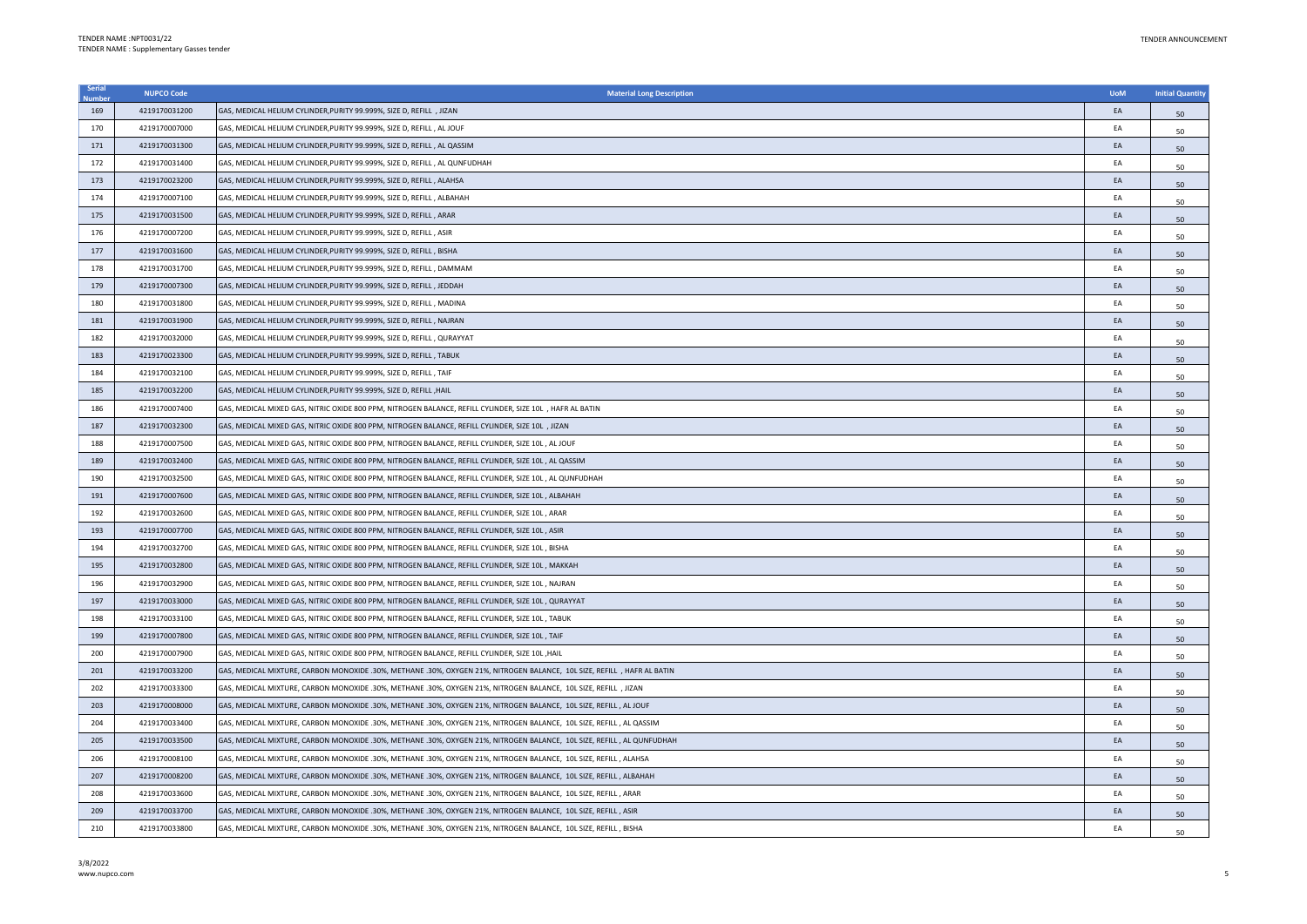| Serial | <b>NUPCO Code</b> | <b>Material Long Description</b>                                                                                    | <b>UoM</b> | <b>Initial Quantity</b> |
|--------|-------------------|---------------------------------------------------------------------------------------------------------------------|------------|-------------------------|
| 211    | 4219170033900     | GAS, MEDICAL MIXTURE, CARBON MONOXIDE .30%, METHANE .30%, OXYGEN 21%, NITROGEN BALANCE, 10L SIZE, REFILL , JEDDAH   | EA         | 50                      |
| 212    | 4219170034000     | GAS, MEDICAL MIXTURE, CARBON MONOXIDE .30%, METHANE .30%, OXYGEN 21%, NITROGEN BALANCE, 10L SIZE, REFILL , MADINA   | EA         | 50                      |
| 213    | 4219170034100     | GAS, MEDICAL MIXTURE, CARBON MONOXIDE .30%, METHANE .30%, OXYGEN 21%, NITROGEN BALANCE, 10L SIZE, REFILL , MAKKAH   | EA         | 50                      |
| 214    | 4219170034200     | GAS, MEDICAL MIXTURE, CARBON MONOXIDE .30%, METHANE .30%, OXYGEN 21%, NITROGEN BALANCE, 10L SIZE, REFILL , NAJRAN   | EA         | 50                      |
| 215    | 4219170034300     | GAS, MEDICAL MIXTURE, CARBON MONOXIDE .30%, METHANE .30%, OXYGEN 21%, NITROGEN BALANCE, 10L SIZE, REFILL , QURAYYAT | EA         | 50                      |
| 216    | 4219170034400     | GAS, MEDICAL MIXTURE, CARBON MONOXIDE .30%, METHANE .30%, OXYGEN 21%, NITROGEN BALANCE, 10L SIZE, REFILL , TABUK    | EA         | 50                      |
| 217    | 4219170034500     | GAS, MEDICAL MIXTURE, CARBON MONOXIDE .30%, METHANE .30%, OXYGEN 21%, NITROGEN BALANCE, 10L SIZE, REFILL , TAIF     | EA         | 50                      |
| 218    | 4219170034600     | GAS, MEDICAL MIXTURE, CARBON MONOXIDE .30%, METHANE .30%, OXYGEN 21%, NITROGEN BALANCE, 10L SIZE, REFILL ,HAIL      | EA         | 50                      |
| 219    | 4219170034700     | GAS, MEDICAL NITROGEN GAS CYLINDER, PURITY 99.999%, SIZE K, REFILL , HAFR AL BATIN                                  | EA         |                         |
| 220    | 4219170034800     | GAS, MEDICAL NITROGEN GAS CYLINDER, PURITY 99.999% , SIZE K, REFILL , JIZAN                                         | EA         | 55                      |
| 221    | 4219170008300     | GAS, MEDICAL NITROGEN GAS CYLINDER, PURITY 99.999%, SIZE K, REFILL, AL JOUF                                         | EA         | 276                     |
| 222    | 4219170008400     | GAS, MEDICAL NITROGEN GAS CYLINDER, PURITY 99.999%, SIZE K, REFILL, AL QASSIM                                       | EA         | 57                      |
| 223    | 4219170034900     | GAS, MEDICAL NITROGEN GAS CYLINDER, PURITY 99.999%, SIZE K, REFILL, AL QUNFUDHAH                                    | EA         | 55                      |
| 224    | 4219170008500     | GAS, MEDICAL NITROGEN GAS CYLINDER, PURITY 99.999% , SIZE K, REFILL , ALAHSA                                        | EA         | 48                      |
| 225    | 4219170008600     | GAS, MEDICAL NITROGEN GAS CYLINDER, PURITY 99.999%, SIZE K, REFILL, ALBAHAH                                         | EA         | 4623                    |
| 226    | 4219170008700     | GAS, MEDICAL NITROGEN GAS CYLINDER, PURITY 99.999% , SIZE K, REFILL , ARAR                                          | EA         | 55                      |
| 227    | 4219170008800     | GAS, MEDICAL NITROGEN GAS CYLINDER, PURITY 99.999%, SIZE K, REFILL, ASIR                                            | EA         | 1023                    |
| 228    | 4219170008900     | GAS, MEDICAL NITROGEN GAS CYLINDER, PURITY 99.999% , SIZE K, REFILL , BISHA                                         | EA         | 21                      |
| 229    | 4219170009000     | GAS, MEDICAL NITROGEN GAS CYLINDER, PURITY 99.999% , SIZE K, REFILL , JEDDAH                                        | EA         | 177                     |
| 230    | 4219170009100     | GAS, MEDICAL NITROGEN GAS CYLINDER, PURITY 99.999% , SIZE K, REFILL , MADINA                                        | EA         | 24                      |
| 231    | 4219170035000     | GAS, MEDICAL NITROGEN GAS CYLINDER, PURITY 99.999% , SIZE K, REFILL , MAKKAH                                        | EA         | 18                      |
| 232    | 4219170035100     | GAS, MEDICAL NITROGEN GAS CYLINDER, PURITY 99.999% , SIZE K, REFILL , NAJRAN                                        | EA         | 55                      |
| 233    | 4219170035200     | GAS, MEDICAL NITROGEN GAS CYLINDER, PURITY 99.999% , SIZE K, REFILL , QURAYYAT                                      | EA         | 55                      |
| 234    | 4219170023400     | GAS, MEDICAL NITROGEN GAS CYLINDER, PURITY 99.999% , SIZE K, REFILL , TABUK                                         | EA         | 55                      |
| 235    | 4219170009200     | GAS, MEDICAL NITROGEN GAS CYLINDER, PURITY 99.999%, SIZE K, REFILL, TAIF                                            | EA         | 55                      |
| 236    | 4219170009300     | GAS, MEDICAL NITROGEN GAS CYLINDER, PURITY 99.999% , SIZE K, REFILL ,HAIL                                           | EA         | 18                      |
| 237    | 4219170035300     | GAS, MEDICAL NITROGEN GAS CYLINDER, PURITY 99.95%, REFILL, SIZE K , HAFR AL BATIN                                   | EA         | 50                      |
| 238    | 4219170035400     | GAS, MEDICAL NITROGEN GAS CYLINDER, PURITY 99.95%, REFILL, SIZE K, JIZAN                                            | EA         | 50                      |
| 239    | 4219170009400     | GAS, MEDICAL NITROGEN GAS CYLINDER, PURITY 99.95%, REFILL, SIZE K., AL JOUF                                         | EA         | 50                      |
| 240    | 4219170035500     | GAS, MEDICAL NITROGEN GAS CYLINDER, PURITY 99.95%, REFILL, SIZE K, AL QASSIM                                        | EA         | 50                      |
| 241    | 4219170035600     | GAS, MEDICAL NITROGEN GAS CYLINDER, PURITY 99.95%, REFILL, SIZE K, AL QUNFUDHAH                                     | EA         | 50                      |
| 242    | 4219170035700     | GAS, MEDICAL NITROGEN GAS CYLINDER, PURITY 99.95%, REFILL, SIZE K, ALAHSA                                           | EA         | 50                      |
| 243    | 4219170035800     | GAS, MEDICAL NITROGEN GAS CYLINDER, PURITY 99.95%, REFILL, SIZE K, ALBAHAH                                          | EA         | 50                      |
| 244    | 4219170035900     | GAS, MEDICAL NITROGEN GAS CYLINDER, PURITY 99.95%, REFILL, SIZE K, ARAR                                             | EA         | 50                      |
| 245    | 4219170009500     | GAS, MEDICAL NITROGEN GAS CYLINDER, PURITY 99.95%, REFILL, SIZE K, ASIR                                             | EA         | 50                      |
| 246    | 4219170036000     | GAS, MEDICAL NITROGEN GAS CYLINDER, PURITY 99.95%, REFILL, SIZE K, BISHA                                            | EA         | 50                      |
| 247    | 4219170036100     | GAS, MEDICAL NITROGEN GAS CYLINDER, PURITY 99.95%, REFILL, SIZE K, DAMMAM                                           | EA         | 50                      |
| 248    | 4219170036200     | GAS, MEDICAL NITROGEN GAS CYLINDER, PURITY 99.95%, REFILL, SIZE K , JEDDAH                                          | EA         | 50                      |
| 249    | 4219170009600     | GAS, MEDICAL NITROGEN GAS CYLINDER, PURITY 99.95%, REFILL, SIZE K, MADINA                                           | EA         | 50                      |
| 250    | 4219170036300     | GAS, MEDICAL NITROGEN GAS CYLINDER, PURITY 99.95%, REFILL, SIZE K, MAKKAH                                           | EA         | 50                      |
| 251    | 4219170036400     | GAS, MEDICAL NITROGEN GAS CYLINDER, PURITY 99.95%, REFILL, SIZE K, NAJRAN                                           | EA         | 50                      |
| 252    | 4219170036500     | GAS, MEDICAL NITROGEN GAS CYLINDER, PURITY 99.95%, REFILL, SIZE K, QURAYYAT                                         | FA         | 50                      |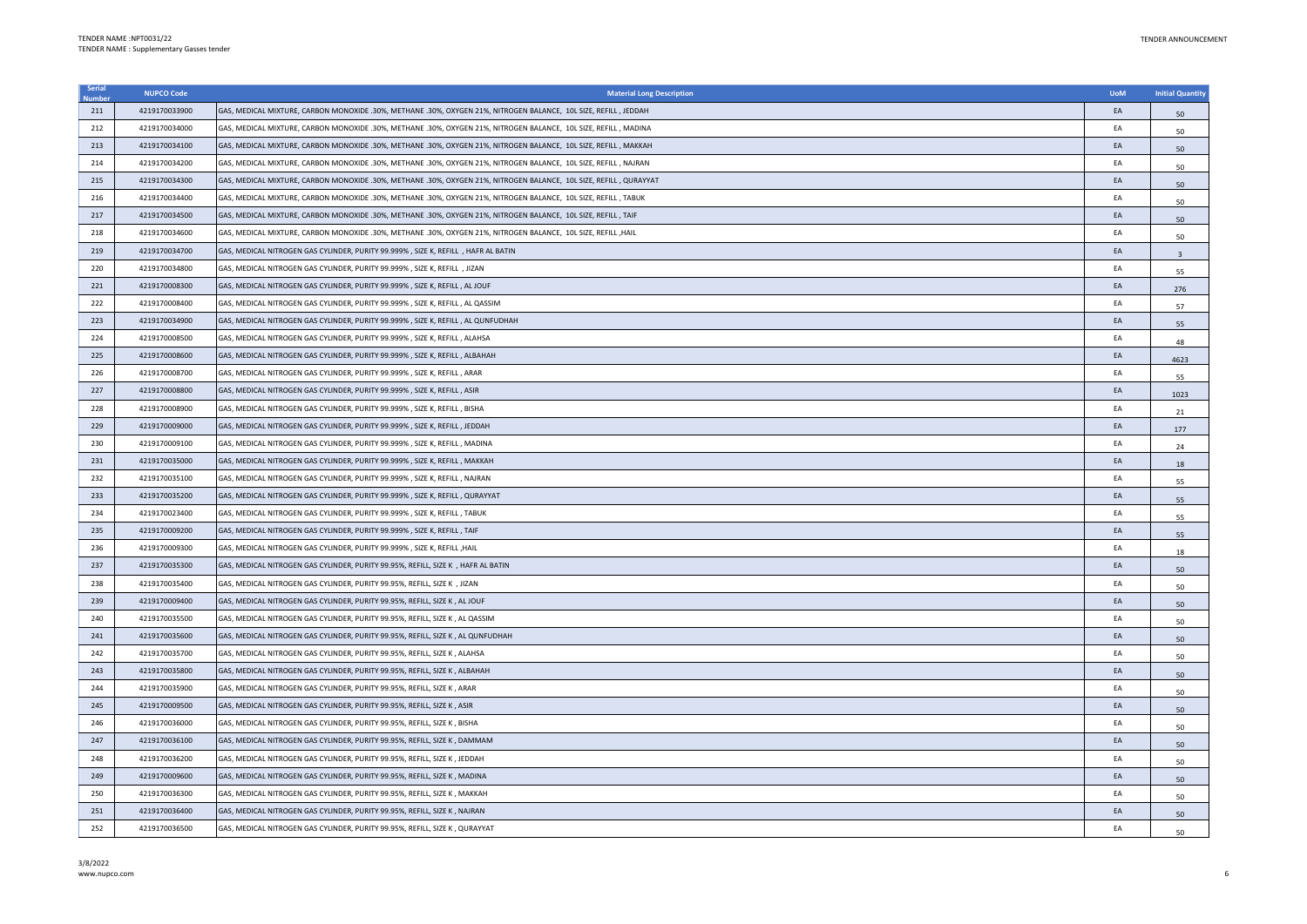| Serial | <b>NUPCO Code</b> | <b>Material Long Description</b>                                                  | <b>UoM</b> | <b>Initial Quantity</b> |
|--------|-------------------|-----------------------------------------------------------------------------------|------------|-------------------------|
| 253    | 4219170024600     | GAS, MEDICAL NITROGEN GAS CYLINDER, PURITY 99.95%, REFILL, SIZE K, RIYADH         | EA         | 50                      |
| 254    | 4219170036600     | GAS, MEDICAL NITROGEN GAS CYLINDER, PURITY 99.95%, REFILL, SIZE K, TABUK          | EA         | 50                      |
| 255    | 4219170036700     | GAS, MEDICAL NITROGEN GAS CYLINDER, PURITY 99.95%, REFILL, SIZE K, TAIF           | EA         | 50                      |
| 256    | 4219170036800     | GAS, MEDICAL NITROGEN GAS CYLINDER, PURITY 99.95%, REFILL, SIZE K , HAIL          | EA         | 50                      |
| 257    | 4219170466100     | GAS, MEDICAL NITROUS OXIDE , HIGH PURITY, REFILL CYLINDER, SIZE J, NAJRAN         | EA         | 30                      |
| 258    | 4219170009700     | GAS, MEDICAL NITROUS OXIDE , HIGH PURITY, REFILL CYLINDER, SIZE K , HAFR AL BATIN | EA         | 6729                    |
| 259    | 4219170036900     | GAS, MEDICAL NITROUS OXIDE, HIGH PURITY, REFILL CYLINDER, SIZE K, JIZAN           | EA         | 16290                   |
| 260    | 4219170009800     | GAS, MEDICAL NITROUS OXIDE , HIGH PURITY, REFILL CYLINDER, SIZE K , AL JOUF       | EA         | 585                     |
| 261    | 4219170009900     | GAS, MEDICAL NITROUS OXIDE, HIGH PURITY, REFILL CYLINDER, SIZE K, AL QASSIM       | EA         | 400                     |
| 262    | 4219170010000     | GAS, MEDICAL NITROUS OXIDE , HIGH PURITY, REFILL CYLINDER, SIZE K , AL QUNFUDHAH  | EA         | 264                     |
| 263    | 4219170010100     | GAS, MEDICAL NITROUS OXIDE, HIGH PURITY, REFILL CYLINDER, SIZE K, ALAHSA          | EA         | 1020                    |
| 264    | 4219170010200     | GAS, MEDICAL NITROUS OXIDE, HIGH PURITY, REFILL CYLINDER, SIZE K, ALBAHAH         | EA         | 3492                    |
| 265    | 4219170010300     | GAS, MEDICAL NITROUS OXIDE, HIGH PURITY, REFILL CYLINDER, SIZE K, ARAR            | EA         | 1188                    |
| 266    | 4219170010400     | GAS, MEDICAL NITROUS OXIDE, HIGH PURITY, REFILL CYLINDER, SIZE K, ASIR            | EA         | 5601                    |
| 267    | 4219170010500     | GAS, MEDICAL NITROUS OXIDE, HIGH PURITY, REFILL CYLINDER, SIZE K, BISHA           | EA         | 1002                    |
| 268    | 4219170467900     | GAS, MEDICAL NITROUS OXIDE GAS CYLINDER, HIGH PURITY, SIZE K, REFILL, JEDDAH      | EA         | 375                     |
| 269    | 4219170024700     | GAS, MEDICAL NITROUS OXIDE, HIGH PURITY, REFILL CYLINDER, SIZE K, MAKKAH          | EA         | 2580                    |
| 270    | 4219170037000     | GAS, MEDICAL NITROUS OXIDE, HIGH PURITY, REFILL CYLINDER, SIZE K, NAJRAN          | EA         | 267                     |
| 271    | 4219170037100     | GAS, MEDICAL NITROUS OXIDE, HIGH PURITY, REFILL CYLINDER, SIZE K, QURAYYAT        | EA         | 471                     |
| 272    | 4219170010600     | GAS, MEDICAL NITROUS OXIDE, HIGH PURITY, REFILL CYLINDER, SIZE K, HAIL            | EA         | 387                     |
| 273    | 4219170010700     | GAS, MEDICAL NITROUS OXIDE, HIGH PURITY, SIZE E, REFILL CYLINDER, AL JOUF         | EA         | 6                       |
| 274    | 4219170010800     | GAS, MEDICAL NITROUS OXIDE, HIGH PURITY, SIZE E, REFILL CYLINDER , AL QUNFUDHAH   | EA         | 111                     |
| 275    | 4219170010900     | GAS, MEDICAL NITROUS OXIDE, HIGH PURITY, SIZE E, REFILL CYLINDER, ALAHSA          | EA         | 87                      |
| 276    | 4219170011000     | GAS, MEDICAL NITROUS OXIDE, HIGH PURITY, SIZE E, REFILL CYLINDER, ALBAHAH         | EA         | 168                     |
| 277    | 4219170011100     | GAS, MEDICAL NITROUS OXIDE, HIGH PURITY, SIZE E, REFILL CYLINDER, ARAR            | EA         | 360                     |
| 278    | 4219170011200     | GAS, MEDICAL NITROUS OXIDE, HIGH PURITY, SIZE E, REFILL CYLINDER, ASIR            | EA         | 1149                    |
| 279    | 4219170011300     | GAS, MEDICAL NITROUS OXIDE, HIGH PURITY, SIZE E, REFILL CYLINDER , BISHA          | EA         | 57                      |
| 280    | 4219170037200     | GAS, MEDICAL NITROUS OXIDE, HIGH PURITY, SIZE E, REFILL CYLINDER , MAKKAH         | EA         | 93                      |
| 281    | 4219170037300     | GAS, MEDICAL NITROUS OXIDE, HIGH PURITY, SIZE E, REFILL CYLINDER, QURAYYAT        | FA         | 180                     |
| 282    | 4219170011400     | GAS, MEDICAL NITROUS OXIDE, HIGH PURITY, SIZE E, REFILL CYLINDER , HAIL           | EA         | 55                      |
| 283    | 4219170037400     | GAS, MEDICAL NITROUS OXIDE, HIGH PURITY, SIZE M , HAFR AL BATIN                   | EA         | 55                      |
| 284    | 4219170037500     | GAS, MEDICAL NITROUS OXIDE, HIGH PURITY, SIZE M , JIZAN                           | EA         | 4431                    |
| 285    | 4219170037600     | GAS, MEDICAL NITROUS OXIDE, HIGH PURITY, SIZE M, AL JOUF                          | EA         | 55                      |
| 286    | 4219170011500     | GAS, MEDICAL NITROUS OXIDE, HIGH PURITY, SIZE M, AL QASSIM                        | EA         | 48                      |
| 287    | 4219170011600     | GAS, MEDICAL NITROUS OXIDE, HIGH PURITY, SIZE M, AL QUNFUDHAH                     | EA         | 55                      |
| 288    | 4219170011700     | GAS, MEDICAL NITROUS OXIDE, HIGH PURITY, SIZE M, ALAHSA                           | EA         | 55                      |
| 289    | 4219170011800     | GAS, MEDICAL NITROUS OXIDE, HIGH PURITY, SIZE M, ALBAHAH                          | EA         | 55                      |
| 290    | 4219170011900     | GAS, MEDICAL NITROUS OXIDE, HIGH PURITY, SIZE M, ARAR                             | EA         | 210                     |
| 291    | 4219170012000     | GAS, MEDICAL NITROUS OXIDE, HIGH PURITY, SIZE M , ASIR                            | EA         | 55                      |
| 292    | 4219170012100     | GAS, MEDICAL NITROUS OXIDE, HIGH PURITY, SIZE M, BISHA                            | EA         | 55                      |
| 293    | 4219170037700     | GAS, MEDICAL NITROUS OXIDE, HIGH PURITY, SIZE M, DAMMAM                           | EA         | 189                     |
| 294    | 4219170012200     | GAS, MEDICAL NITROUS OXIDE, HIGH PURITY, SIZE M, JEDDAH                           | FA         | 30                      |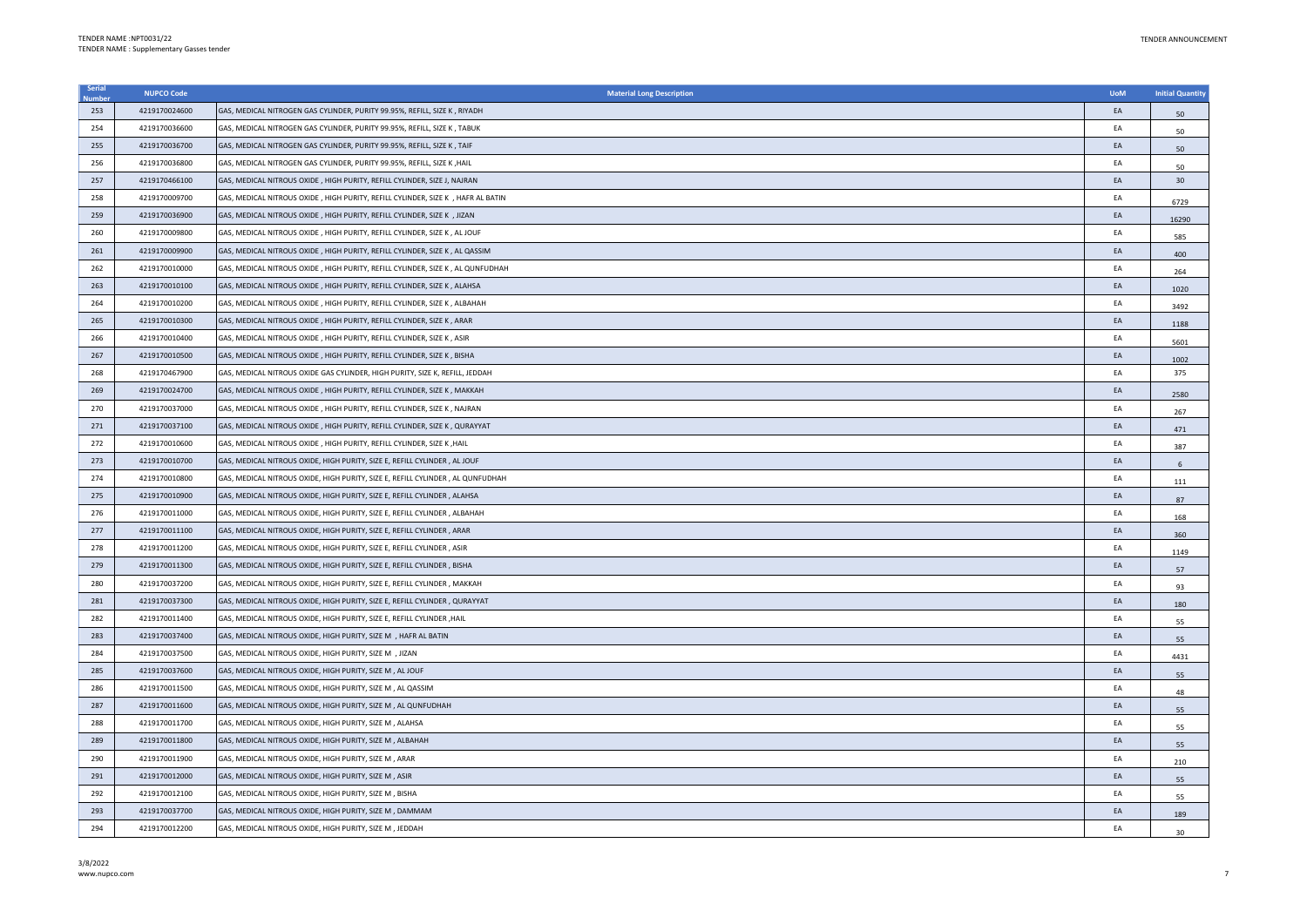| Serial | <b>NUPCO Code</b> | <b>Material Long Description</b>                                          | <b>UoM</b> | <b>Initial Quantity</b> |
|--------|-------------------|---------------------------------------------------------------------------|------------|-------------------------|
| 295    | 4219170012300     | GAS, MEDICAL NITROUS OXIDE, HIGH PURITY, SIZE M, MADINA                   | EA         | 27                      |
| 296    | 4219170037800     | GAS, MEDICAL NITROUS OXIDE, HIGH PURITY, SIZE M, MAKKAH                   | EA         | 55                      |
| 297    | 4219170037900     | GAS, MEDICAL NITROUS OXIDE, HIGH PURITY, SIZE M, NAJRAN                   | EA         | 55                      |
| 298    | 4219170038000     | GAS, MEDICAL NITROUS OXIDE, HIGH PURITY, SIZE M, QURAYYAT                 | EA         | 55                      |
| 299    | 4219170038100     | GAS, MEDICAL NITROUS OXIDE, HIGH PURITY, SIZE M, TABUK                    | EA         | 55                      |
| 300    | 4219170012400     | GAS, MEDICAL NITROUS OXIDE, HIGH PURITY, SIZE M, TAIF                     | EA         | 55                      |
| 301    | 4219170012500     | GAS, MEDICAL NITROUS OXIDE, HIGH PURITY, SIZE M , HAIL                    | EA         | 12                      |
| 302    | 4219170012600     | GAS, MEDICAL OXYGEN CYLINDER, HIGH PURITY, REFILL, SIZE D , AL JOUF       | EA         | 4428                    |
| 303    | 4219170012700     | GAS, MEDICAL OXYGEN CYLINDER, HIGH PURITY, REFILL, SIZE D, AL QUNFUDHAH   | EA         | 11949                   |
| 304    | 4219170012800     | GAS, MEDICAL OXYGEN CYLINDER, HIGH PURITY, REFILL, SIZE D , ALAHSA        | EA         | 360                     |
| 305    | 4219170012900     | GAS, MEDICAL OXYGEN CYLINDER, HIGH PURITY, REFILL, SIZE D, ALBAHAH        | EA         | 1179                    |
| 306    | 4219170013000     | GAS, MEDICAL OXYGEN CYLINDER, HIGH PURITY, REFILL, SIZE D, ARAR           | EA         | 2229                    |
| 307    | 4219170013100     | GAS, MEDICAL OXYGEN CYLINDER, HIGH PURITY, REFILL, SIZE D, ASIR           | EA         | 435                     |
| 308    | 4219170013200     | GAS, MEDICAL OXYGEN CYLINDER, HIGH PURITY, REFILL, SIZE D, BISHA          | EA         | 55                      |
| 309    | 4219170038200     | GAS, MEDICAL OXYGEN CYLINDER, HIGH PURITY, REFILL, SIZE D, QURAYYAT       | EA         | 3336                    |
| 310    | 4219170013300     | GAS, MEDICAL OXYGEN CYLINDER, HIGH PURITY, REFILL, SIZE D , HAIL          | EA         | 22956                   |
| 311    | 4219170013400     | GAS, MEDICAL OXYGEN CYLINDER, HIGH PURITY, REFILL, SIZE J , HAFR AL BATIN | EA         | 55                      |
| 312    | 4219170038300     | GAS, MEDICAL OXYGEN CYLINDER, HIGH PURITY, REFILL, SIZE J , JIZAN         | EA         | 55                      |
| 313    | 4219170038400     | GAS, MEDICAL OXYGEN CYLINDER, HIGH PURITY, REFILL, SIZE J , AL JOUF       | EA         | 55                      |
| 314    | 4219170038500     | GAS, MEDICAL OXYGEN CYLINDER, HIGH PURITY, REFILL, SIZE J , AL QASSIM     | EA         | 55                      |
| 315    | 4219170013500     | GAS, MEDICAL OXYGEN CYLINDER, HIGH PURITY, REFILL, SIZE J , AL QUNFUDHAH  | EA         | 55                      |
| 316    | 4219170038600     | GAS, MEDICAL OXYGEN CYLINDER, HIGH PURITY, REFILL, SIZE J , ALAHSA        | EA         | 55                      |
| 317    | 4219170038700     | GAS, MEDICAL OXYGEN CYLINDER, HIGH PURITY, REFILL, SIZE J , ALBAHAH       | EA         | 123                     |
| 318    | 4219170013600     | GAS, MEDICAL OXYGEN CYLINDER, HIGH PURITY, REFILL, SIZE J , ARAR          | EA         | 55                      |
| 319    | 4219170013700     | GAS, MEDICAL OXYGEN CYLINDER, HIGH PURITY, REFILL, SIZE J, ASIR           | EA         | 55                      |
| 320    | 4219170013800     | GAS, MEDICAL OXYGEN CYLINDER, HIGH PURITY, REFILL, SIZE J , BISHA         | EA         | 900                     |
| 321    | 4219170024800     | GAS, MEDICAL OXYGEN CYLINDER, HIGH PURITY, REFILL, SIZE J , DAMMAM        | EA         | 55                      |
| 322    | 4219170024900     | GAS, MEDICAL OXYGEN CYLINDER, HIGH PURITY, REFILL, SIZE J , JEDDAH        | EA         | 55                      |
| 323    | 4219170038800     | GAS, MEDICAL OXYGEN CYLINDER, HIGH PURITY, REFILL, SIZE J , MADINA        | EA         | 55                      |
| 324    | 4219170038900     | GAS, MEDICAL OXYGEN CYLINDER, HIGH PURITY, REFILL, SIZE J, MAKKAH         | EA         | 55                      |
| 325    | 4219170039000     | GAS, MEDICAL OXYGEN CYLINDER, HIGH PURITY, REFILL, SIZE J , QURAYYAT      | EA         | 55                      |
| 326    | 4219170039100     | GAS, MEDICAL OXYGEN CYLINDER, HIGH PURITY, REFILL, SIZE J , HAIL          | EA         | 55                      |
| 327    | 4219170039200     | GAS, MEDICAL OXYGEN CYLINDER, HIGH PURITY, REFILL, SIZE K , JIZAN         | EA         | 245214                  |
| 328    | 4219170014000     | GAS, MEDICAL OXYGEN CYLINDER, HIGH PURITY, REFILL, SIZE K, AL JOUF        | EA         | 39627                   |
| 329    | 4219170014100     | GAS, MEDICAL OXYGEN CYLINDER, HIGH PURITY, REFILL, SIZE K, AL QASSIM      | EA         | 8859                    |
| 330    | 4219170014200     | GAS, MEDICAL OXYGEN CYLINDER, HIGH PURITY, REFILL, SIZE K, AL QUNFUDHAH   | EA         | 39627                   |
| 331    | 4219170014300     | GAS, MEDICAL OXYGEN CYLINDER, HIGH PURITY, REFILL, SIZE K, ALBAHAH        | EA         | 169458                  |
| 332    | 4219170014400     | GAS, MEDICAL OXYGEN CYLINDER, HIGH PURITY, REFILL, SIZE K, ARAR           | EA         | 78699                   |
| 333    | 4219170014500     | GAS, MEDICAL OXYGEN CYLINDER, HIGH PURITY, REFILL, SIZE K, ASIR           | EA         | 377067                  |
| 334    | 4219170014600     | GAS, MEDICAL OXYGEN CYLINDER, HIGH PURITY, REFILL, SIZE K, BISHA          | EA         | 74322                   |
| 335    | 4219170039300     | GAS, MEDICAL OXYGEN CYLINDER, HIGH PURITY, REFILL, SIZE K, NAJRAN         | EA         | 18099                   |
| 336    | 4219170039400     | GAS, MEDICAL OXYGEN CYLINDER, HIGH PURITY, REFILL, SIZE K, QURAYYAT       | EA         | 11535                   |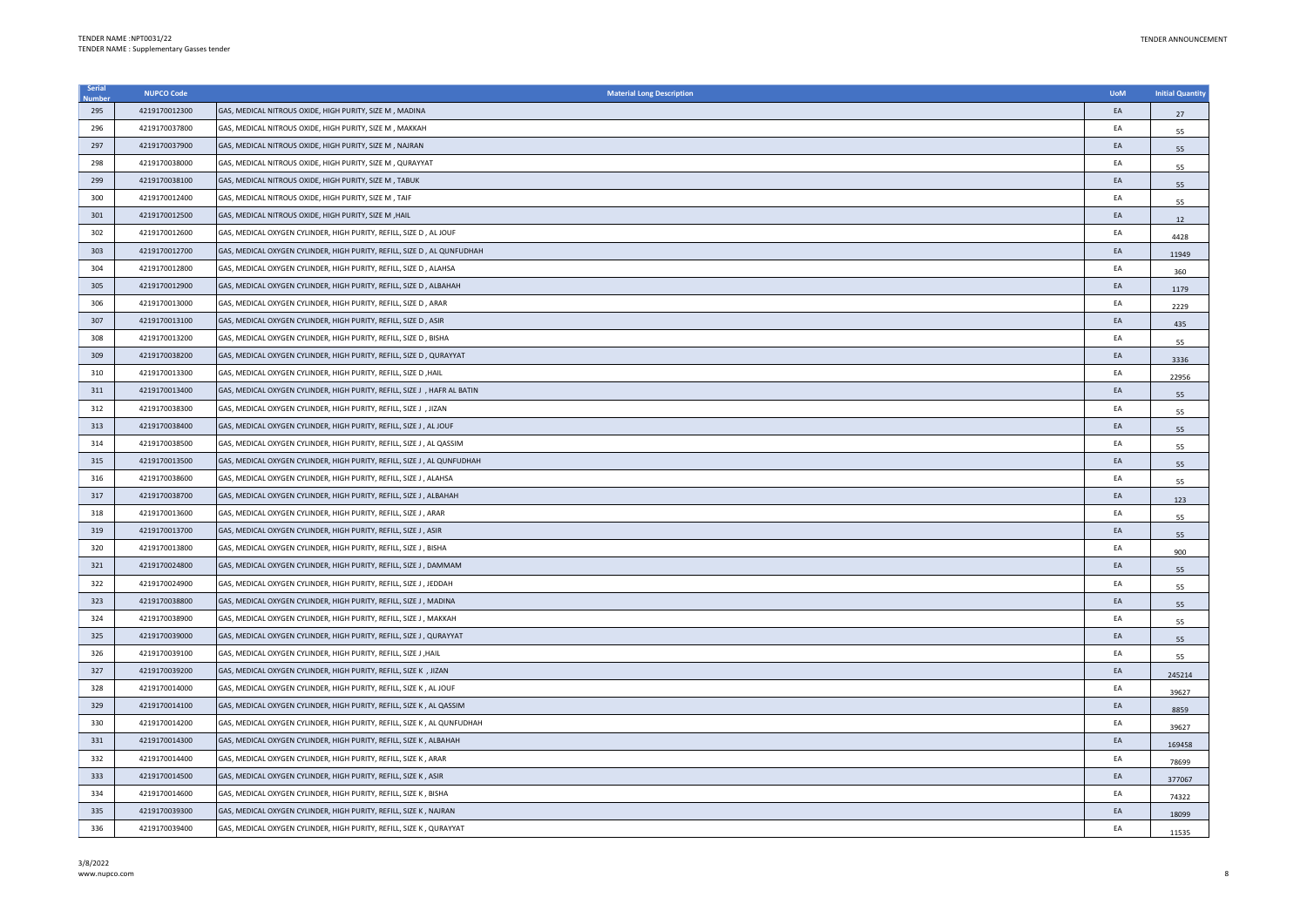| Serial | <b>NUPCO Code</b> | <b>Material Long Description</b>                                          | <b>UoM</b>    | <b>Initial Quantity</b> |
|--------|-------------------|---------------------------------------------------------------------------|---------------|-------------------------|
| 337    | 4219170014700     | GAS, MEDICAL OXYGEN CYLINDER, HIGH PURITY, REFILL, SIZE K, TAIF           | EA            | 84255                   |
| 338    | 4219170014800     | GAS, MEDICAL OXYGEN CYLINDER, HIGH PURITY, REFILL, SIZE K , HAIL          | EA            | 183723                  |
| 339    | 4219170014900     | GAS, MEDICAL OXYGEN CYLINDER, HIGH PURITY, REFILL, SIZE M , HAFR AL BATIN | EA            | 9405                    |
| 340    | 4219170039500     | GAS, MEDICAL OXYGEN CYLINDER, HIGH PURITY, REFILL, SIZE M , JIZAN         | EA            | 76353                   |
| 341    | 4219170015000     | GAS, MEDICAL OXYGEN CYLINDER, HIGH PURITY, REFILL, SIZE M , AL JOUF       | EA            | 5229                    |
| 342    | 4219170015100     | GAS, MEDICAL OXYGEN CYLINDER, HIGH PURITY, REFILL, SIZE M , AL QASSIM     | EA            | 1233                    |
| 343    | 4219170015200     | GAS, MEDICAL OXYGEN CYLINDER, HIGH PURITY, REFILL, SIZE M, AL QUNFUDHAH   | EA            | 5532                    |
| 344    | 4219170015300     | GAS, MEDICAL OXYGEN CYLINDER, HIGH PURITY, REFILL, SIZE M , ALBAHAH       | EA            | 22350                   |
| 345    | 4219170015400     | GAS, MEDICAL OXYGEN CYLINDER, HIGH PURITY, REFILL, SIZE M, ARAR           | EA            | 3675                    |
| 346    | 4219170015500     | GAS, MEDICAL OXYGEN CYLINDER, HIGH PURITY, REFILL, SIZE M , ASIR          | EA            | 28908                   |
| 347    | 4219170015600     | GAS, MEDICAL OXYGEN CYLINDER, HIGH PURITY, REFILL, SIZE M, BISHA          | EA            | 12318                   |
| 348    | 4219170039600     | GAS, MEDICAL OXYGEN CYLINDER, HIGH PURITY, REFILL, SIZE M , NAJRAN        | EA            | 3123                    |
| 349    | 4219170039700     | GAS, MEDICAL OXYGEN CYLINDER, HIGH PURITY, REFILL, SIZE M , QURAYYAT      | EA            | 2451                    |
| 350    | 4219170039800     | GAS, MEDICAL OXYGEN CYLINDER, HIGH PURITY, REFILL, SIZE M, TABUK          | EA            | 16239                   |
| 351    | 4219170015700     | GAS, MEDICAL OXYGEN CYLINDER, HIGH PURITY, REFILL, SIZE M, TAIF           | EA            | 1689                    |
| 352    | 4219170015800     | GAS, MEDICAL OXYGEN CYLINDER, HIGH PURITY, REFILL, SIZE M, HAIL           | EA            | 9678                    |
| 353    | 4219170015900     | GAS, MEDICAL OXYGEN, HIGH PURITY, REFILL, SIZE F, AL JOUF                 | EA            | 7857                    |
| 354    | 4219170016000     | GAS, MEDICAL OXYGEN, HIGH PURITY, REFILL, SIZE F, AL QUNFUDHAH            | EA            | 5688                    |
| 355    | 4219170016100     | GAS, MEDICAL OXYGEN, HIGH PURITY, REFILL, SIZE F, ALAHSA                  | EA            | 5433                    |
| 356    | 4219170016200     | GAS, MEDICAL OXYGEN, HIGH PURITY, REFILL, SIZE F, ALBAHAH                 | EA            | 140265                  |
| 357    | 4219170016300     | GAS, MEDICAL OXYGEN, HIGH PURITY, REFILL, SIZE F, ARAR                    | EA            | 2580                    |
| 358    | 4219170016400     | GAS, MEDICAL OXYGEN, HIGH PURITY, REFILL, SIZE F, ASIR                    | EA            | 103062                  |
| 359    | 4219170016500     | GAS, MEDICAL OXYGEN, HIGH PURITY, REFILL, SIZE F, BISHA                   | EA            | 43887                   |
| 360    | 4219170039900     | GAS, MEDICAL OXYGEN, HIGH PURITY, REFILL, SIZE F, QURAYYAT                | EA            | 2541                    |
| 361    | 4219170016600     | GAS, MEDICAL OXYGEN, HIGH PURITY, REFILL, SIZE F , HAIL                   | EA            | 12507                   |
| 362    | 4219170040000     | LIQUID, MEDICAL CARBON DIOXIDE, HIGH PURITY, REFILL, AL JOUF              | GALLON        | 55                      |
| 363    | 4219170040100     | LIQUID, MEDICAL CARBON DIOXIDE, HIGH PURITY, REFILL, AL QASSIM            | <b>GALLON</b> | 55                      |
| 364    | 4219170040200     | LIQUID, MEDICAL CARBON DIOXIDE, HIGH PURITY, REFILL, AL QUNFUDHAH         | GALLON        | 55                      |
| 365    | 4219170040300     | LIQUID, MEDICAL CARBON DIOXIDE, HIGH PURITY, REFILL, ALBAHAH              | <b>GALLON</b> | 55                      |
| 366    | 4219170040400     | LIQUID, MEDICAL CARBON DIOXIDE, HIGH PURITY, REFILL, ARAR                 | GALLON        | 55                      |
| 367    | 4219170040500     | LIQUID, MEDICAL CARBON DIOXIDE, HIGH PURITY, REFILL, ASIR                 | <b>GALLON</b> | 55                      |
| 368    | 4219170040600     | LIQUID, MEDICAL CARBON DIOXIDE, HIGH PURITY, REFILL, BISHA                | GALLON        | 55                      |
| 369    | 4219170040700     | LIQUID, MEDICAL CARBON DIOXIDE, HIGH PURITY, REFILL, DAMMAM               | GALLON        | 55                      |
| 370    | 4219170040800     | LIQUID, MEDICAL CARBON DIOXIDE, HIGH PURITY, REFILL, HAFR AL BATIN        | GALLON        | 55                      |
| 371    | 4219170040900     | LIQUID, MEDICAL CARBON DIOXIDE, HIGH PURITY, REFILL, HAIL                 | <b>GALLON</b> | 55                      |
| 372    | 4219170041000     | LIQUID, MEDICAL CARBON DIOXIDE, HIGH PURITY, REFILL, JEDDAH               | GALLON        | 55                      |
| 373    | 4219170041100     | LIQUID, MEDICAL CARBON DIOXIDE, HIGH PURITY, REFILL, JIZAN                | <b>GALLON</b> | 55                      |
| 374    | 4219170041200     | LIQUID, MEDICAL CARBON DIOXIDE, HIGH PURITY, REFILL, MADINA               | GALLON        | 55                      |
| 375    | 4219170041300     | LIQUID, MEDICAL CARBON DIOXIDE, HIGH PURITY, REFILL, MAKKAH               | GALLON        | 55                      |
| 376    | 4219170041400     | LIQUID, MEDICAL CARBON DIOXIDE, HIGH PURITY, REFILL, NAJRAN               | <b>GALLON</b> | 55                      |
| 377    | 4219170041500     | LIQUID, MEDICAL CARBON DIOXIDE, HIGH PURITY, REFILL, QURAYYAT             | GALLON        | 55                      |
| 378    | 4219170023500     | LIQUID, MEDICAL CARBON DIOXIDE, HIGH PURITY, REFILL, TABUK                | GALLON        | 55                      |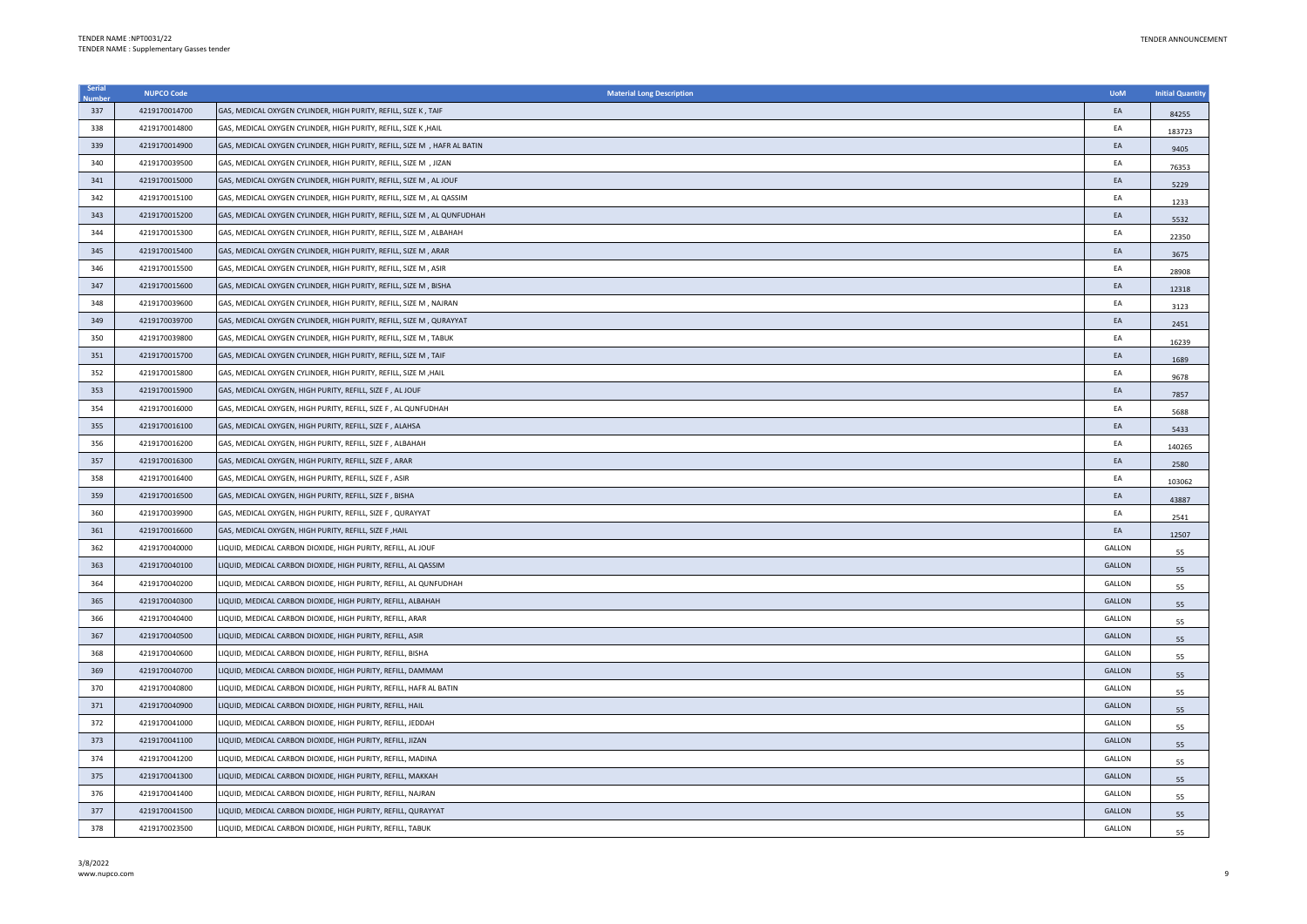| Serial | <b>NUPCO Code</b> | <b>Material Long Description</b>                                             | <b>UoM</b>    | <b>Initial Quantity</b> |
|--------|-------------------|------------------------------------------------------------------------------|---------------|-------------------------|
| 379    | 4219170041600     | LIQUID, MEDICAL CARBON DIOXIDE, HIGH PURITY, REFILL, TAIF                    | <b>GALLON</b> | 55                      |
| 380    | 4219170000100     | LIQUID, MEDICAL NITROGEN, HIGH PURITY, REFILL (PER US GALLON), AL JOUF       | GALLON        | 2109                    |
| 381    | 4219170000200     | LIQUID, MEDICAL NITROGEN, HIGH PURITY, REFILL (PER US GALLON) , AL QASSIM    | <b>GALLON</b> | 534                     |
| 382    | 4219170000300     | LIQUID, MEDICAL NITROGEN, HIGH PURITY, REFILL (PER US GALLON) , AL QUNFUDHAH | GALLON        | 55                      |
| 383    | 4219170000400     | LIQUID, MEDICAL NITROGEN, HIGH PURITY, REFILL (PER US GALLON) , ALBAHAH      | GALLON        | 1059                    |
| 384    | 4219170000500     | LIQUID, MEDICAL NITROGEN, HIGH PURITY, REFILL (PER US GALLON) , ARAR         | GALLON        | 1884                    |
| 385    | 4219170000600     | LIQUID, MEDICAL NITROGEN, HIGH PURITY, REFILL (PER US GALLON) , ASIR         | <b>GALLON</b> | 435                     |
| 386    | 4219170041700     | LIQUID, MEDICAL NITROGEN, HIGH PURITY, REFILL (PER US GALLON) , BISHA        | <b>GALLON</b> | 55                      |
| 387    | 4219170041800     | LIQUID, MEDICAL NITROGEN, HIGH PURITY, REFILL (PER US GALLON) , QURAYYAT     | GALLON        | 597                     |
| 388    | 4219170000700     | LIQUID, MEDICAL NITROGEN, HIGH PURITY, REFILL (PER US GALLON) ,HAIL          | GALLON        | 177                     |
| 389    | 4219170000800     | LIQUID, MEDICAL OXYGEN, HIGH PURITY, REFILL, AL JOUF                         | GALLON        | 338277                  |
| 390    | 4219170000900     | LIQUID, MEDICAL OXYGEN, HIGH PURITY, REFILL, AL QASSIM                       | GALLON        | 660000                  |
| 391    | 4219170001000     | LIQUID, MEDICAL OXYGEN, HIGH PURITY, REFILL, AL QUNFUDHAH                    | <b>GALLON</b> | 543954                  |
| 392    | 4219170001100     | LIQUID, MEDICAL OXYGEN, HIGH PURITY, REFILL, ALBAHAH                         | GALLON        | 4393644                 |
| 393    | 4219170001200     | LIQUID, MEDICAL OXYGEN, HIGH PURITY, REFILL, ARAR                            | <b>GALLON</b> | 85782                   |
| 394    | 4219170001300     | LIQUID, MEDICAL OXYGEN, HIGH PURITY, REFILL, ASIR                            | <b>GALLON</b> | 1405941                 |
| 395    | 4219170001400     | LIQUID, MEDICAL OXYGEN, HIGH PURITY, REFILL, BISHA                           | <b>GALLON</b> | 922782                  |
| 396    | 4219170041900     | IQUID, MEDICAL OXYGEN, HIGH PURITY, REFILL, QURAYYAT                         | GALLON        | 176964                  |
| 397    | 4219170001500     | LIQUID, MEDICAL OXYGEN, HIGH PURITY, REFILL , HAIL                           | GALLON        | 788478                  |
| 398    | 4219170042000     | GAS, MEDICAL HELIUM, PURITY 99.9999%, REFILL CYLINDER, SIZE K, ASIR          | EA            | 300                     |
| 399    | 4219170016700     | GAS, MEDICAL HELIUM, PURITY 99.9999%, REFILL CYLINDER, SIZE K, ALBAHAH       | EA            | 72                      |
| 400    | 4219170016800     | GAS, MEDICAL HELIUM, PURITY 99.9999%, REFILL CYLINDER, SIZE K, MADINA        | EA            | 510                     |
| 401    | 4219170016900     | GAS, MEDICAL HELIUM, PURITY 99.9999%, REFILL CYLINDER, SIZE K, HAFR AL BATIN | EA            | 90                      |
| 402    | 4219170042100     | GAS, MEDICAL HELIUM, PURITY 99.9999%, REFILL CYLINDER, SIZE K, JIZAN         | EA            | 60                      |
| 403    | 4219170042200     | GAS, MEDICAL HELIUM, PURITY 99.9999%, REFILL CYLINDER, SIZE K, HAIL          | EA            | 55                      |
| 404    | 4219170042300     | GAS, MEDICAL HELIUM, PURITY 99.9999%, REFILL CYLINDER, SIZE K, TAIF          | EA            | 60                      |
| 405    | 4219170017000     | GAS, MEDICAL HELIUM, PURITY 99.9999%, REFILL CYLINDER, SIZE K, JEDDAH        | EA            | 108                     |
| 406    | 4219170042400     | GAS, MEDICAL HELIUM, PURITY 99.9999%, REFILL CYLINDER, SIZE K, QURAYYAT      | EA            | 60                      |
| 407    | 4219170025000     | GAS, MEDICAL HELIUM, PURITY 99.9999%, REFILL CYLINDER, SIZE K, ALAHSA        | EA            | 55                      |
| 408    | 4219170042500     | GAS, MEDICAL HELIUM, PURITY 99.9999%, REFILL CYLINDER, SIZE K, MAKKAH        | EA            | 60                      |
| 409    | 4219170017100     | GAS, MEDICAL HELIUM, PURITY 99.9999%, REFILL CYLINDER, SIZE K, ARAR          | EA            | 150                     |
| 410    | 4219170042600     | GAS, MEDICAL HELIUM, PURITY 99.9999%, REFILL CYLINDER, SIZE K, BISHA         | EA            | 55                      |
| 411    | 4219170042700     | GAS, MEDICAL HELIUM, PURITY 99.9999%, REFILL CYLINDER, SIZE K, AL QUNFUDHAH  | EA            | 55                      |
| 412    | 4219170042800     | GAS, MEDICAL HELIUM, PURITY 99.9999%, REFILL CYLINDER, SIZE K, AL JOUF       | EA            | 60                      |
| 413    | 4219170017200     | GAS, MEDICAL HELIUM, PURITY 99.9999%, REFILL CYLINDER, SIZE K, TABUK         | EA            | 450                     |
| 414    | 4219170042900     | GAS, MEDICAL HELIUM, PURITY 99.9999%, REFILL CYLINDER, SIZE K, NAJRAN        | EA            | 60                      |
| 415    | 4219170043000     | GAS, MEDICAL HELIUM, PURITY 99.9999%, REFILL CYLINDER, SIZE K, AL QASSIM     | EA            | 90                      |
| 416    | 4219170043100     | GAS, MEDICAL ZERO AIR, HIGH PURITY, K SIZE, REFILL CYLINDER, ASIR            | EA            | 870                     |
| 417    | 4219170017300     | GAS, MEDICAL ZERO AIR , HIGH PURITY, K SIZE, REFILL CYLINDER, ALBAHAH        | EA            | 222                     |
| 418    | 4219170017400     | GAS, MEDICAL ZERO AIR, HIGH PURITY, K SIZE, REFILL CYLINDER, MADINA          | EA            | 210                     |
| 419    | 4219170043200     | GAS, MEDICAL ZERO AIR, HIGH PURITY, K SIZE, REFILL CYLINDER, DAMMAM          | EA            | 90                      |
| 420    | 4219170017500     | GAS, MEDICAL ZERO AIR, HIGH PURITY, K SIZE, REFILL CYLINDER, HAFR AL BATIN   | EA            | 60                      |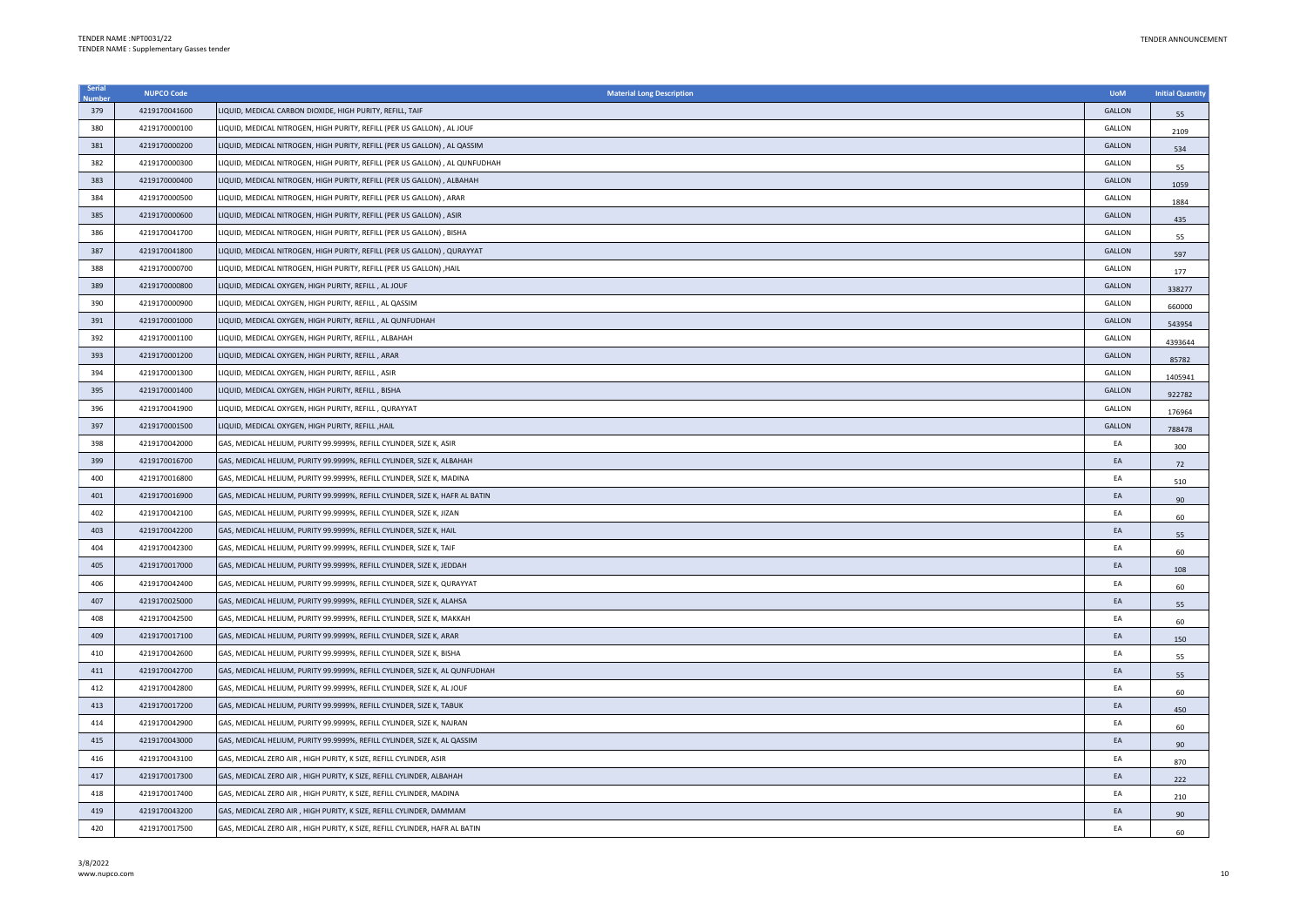| Serial | <b>NUPCO Code</b> | <b>Material Long Description</b>                                                   | <b>UoM</b> | <b>Initial Quantity</b> |
|--------|-------------------|------------------------------------------------------------------------------------|------------|-------------------------|
| 421    | 4219170043300     | GAS, MEDICAL ZERO AIR, HIGH PURITY, K SIZE, REFILL CYLINDER, JIZAN                 | EA         | 90                      |
| 422    | 4219170017600     | GAS, MEDICAL ZERO AIR, HIGH PURITY, K SIZE, REFILL CYLINDER, HAIL                  | EA         | 81                      |
| 423    | 4219170043400     | GAS, MEDICAL ZERO AIR, HIGH PURITY, K SIZE, REFILL CYLINDER, TAIF                  | EA         | 90                      |
| 424    | 4219170017700     | GAS, MEDICAL ZERO AIR, HIGH PURITY, K SIZE, REFILL CYLINDER, JEDDAH                | EA         | 198                     |
| 425    | 4219170043500     | GAS, MEDICAL ZERO AIR, HIGH PURITY, K SIZE, REFILL CYLINDER, QURAYYAT              | EA         | 90                      |
| 426    | 4219170043600     | GAS, MEDICAL ZERO AIR, HIGH PURITY, K SIZE, REFILL CYLINDER, MAKKAH                | EA         | 90                      |
| 427    | 4219170017800     | GAS, MEDICAL ZERO AIR, HIGH PURITY, K SIZE, REFILL CYLINDER, ARAR                  | EA         | 240                     |
| 428    | 4219170017900     | GAS, MEDICAL ZERO AIR , HIGH PURITY, K SIZE, REFILL CYLINDER, BISHA                | EA         | 990                     |
| 429    | 4219170043700     | GAS, MEDICAL ZERO AIR, HIGH PURITY, K SIZE, REFILL CYLINDER, AL QUNFUDHAH          | EA         | 55                      |
| 430    | 4219170043800     | GAS, MEDICAL ZERO AIR, HIGH PURITY, K SIZE, REFILL CYLINDER, AL JOUF               | EA         | 90                      |
| 431    | 4219170018000     | GAS, MEDICAL ZERO AIR, HIGH PURITY, K SIZE, REFILL CYLINDER, TABUK                 | EA         | 150                     |
| 432    | 4219170043900     | GAS, MEDICAL ZERO AIR, HIGH PURITY, K SIZE, REFILL CYLINDER, NAJRAN                | EA         | 90                      |
| 433    | 4219170044000     | GAS, MEDICAL ZERO AIR, HIGH PURITY, K SIZE, REFILL CYLINDER, AL QASSIM             | EA         | 150                     |
| 434    | 4219170044100     | GAS, MEDICAL NITROGEN GAS CYLINDER, PURITY 99.9999%, REFILL, SIZE K, ASIR          | EA         | 399                     |
| 435    | 4219170018100     | GAS, MEDICAL NITROGEN GAS CYLINDER, PURITY 99.9999%, REFILL, SIZE K, ALBAHAH       | EA         | 108                     |
| 436    | 4219170018200     | GAS, MEDICAL NITROGEN GAS CYLINDER, PURITY 99.9999%, REFILL, SIZE K, MADINA        | EA         | 300                     |
| 437    | 4219170018300     | GAS, MEDICAL NITROGEN GAS CYLINDER, PURITY 99.9999%, REFILL, SIZE K, HAFR AL BATIN | EA         | 150                     |
| 438    | 4219170044200     | GAS, MEDICAL NITROGEN GAS CYLINDER, PURITY 99.9999%, REFILL, SIZE K, JIZAN         | EA         | 90                      |
| 439    | 4219170018400     | GAS, MEDICAL NITROGEN GAS CYLINDER, PURITY 99.9999%, REFILL, SIZE K, HAIL          | EA         | 3                       |
| 440    | 4219170044300     | GAS, MEDICAL NITROGEN GAS CYLINDER, PURITY 99.9999%, REFILL, SIZE K, TAIF          | EA         | 90                      |
| 441    | 4219170018500     | GAS, MEDICAL NITROGEN GAS CYLINDER, PURITY 99.9999%, REFILL, SIZE K, JEDDAH        | EA         | 180                     |
| 442    | 4219170044400     | GAS, MEDICAL NITROGEN GAS CYLINDER, PURITY 99.9999%, REFILL, SIZE K, QURAYYAT      | EA         | 90                      |
| 443    | 4219170044500     | GAS, MEDICAL NITROGEN GAS CYLINDER, PURITY 99.9999%, REFILL, SIZE K, ALAHSA        | EA         | 55                      |
| 444    | 4219170025100     | GAS, MEDICAL NITROGEN GAS CYLINDER, PURITY 99.9999%, REFILL, SIZE K, MAKKAH        | EA         | 90                      |
| 445    | 4219170044600     | GAS, MEDICAL NITROGEN GAS CYLINDER, PURITY 99.9999%, REFILL, SIZE K, ARAR          | EA         | 55                      |
| 446    | 4219170044700     | GAS, MEDICAL NITROGEN GAS CYLINDER, PURITY 99.9999%, REFILL, SIZE K, BISHA         | EA         | 55                      |
| 447    | 4219170044800     | GAS, MEDICAL NITROGEN GAS CYLINDER, PURITY 99.9999%, REFILL, SIZE K, AL QUNFUDHAH  | EA         | 55                      |
| 448    | 4219170025200     | GAS, MEDICAL NITROGEN GAS CYLINDER, PURITY 99.9999%, REFILL, SIZE K, RIYADH        | EA         | 15000                   |
| 449    | 4219170044900     | GAS, MEDICAL NITROGEN GAS CYLINDER, PURITY 99.9999%, REFILL, SIZE K, AL JOUF       | EA         | 90                      |
| 450    | 4219170018600     | GAS, MEDICAL NITROGEN GAS CYLINDER, PURITY 99.9999%, REFILL, SIZE K, TABUK         | EA         | 450                     |
| 451    | 4219170045000     | GAS, MEDICAL NITROGEN GAS CYLINDER, PURITY 99.9999%, REFILL, SIZE K, NAJRAN        | EA         | 90                      |
| 452    | 4219170045100     | GAS, MEDICAL NITROGEN GAS CYLINDER, PURITY 99.9999%, REFILL, SIZE K, AL QASSIM     | EA         | 300                     |
| 453    | 4219170045200     | GAS, MEDICAL HYDROGEN CYLINDER, PURITY 99.999%, REFILL SIZE K, ASIR                | EA         | 90                      |
| 454    | 4219170018700     | GAS, MEDICAL HYDROGEN CYLINDER, PURITY 99.999%, REFILL SIZE K, ALBAHAH             | EA         | 36                      |
| 455    | 4219170018800     | GAS, MEDICAL HYDROGEN CYLINDER, PURITY 99.999%, REFILL SIZE K, MADINA              | EA         | 210                     |
| 456    | 4219170025300     | GAS, MEDICAL HYDROGEN CYLINDER, PURITY 99.999%, REFILL SIZE K, DAMMAM              | EA         | 30                      |
| 457    | 4219170018900     | GAS, MEDICAL HYDROGEN CYLINDER, PURITY 99.999%, REFILL SIZE K, HAFR AL BATIN       | EA         | 60                      |
| 458    | 4219170045300     | GAS, MEDICAL HYDROGEN CYLINDER, PURITY 99.999%, REFILL SIZE K, JIZAN               | EA         | 30                      |
| 459    | 4219170045400     | GAS, MEDICAL HYDROGEN CYLINDER, PURITY 99.999%, REFILL SIZE K, HAIL                | EA         | 55                      |
| 460    | 4219170045500     | GAS, MEDICAL HYDROGEN CYLINDER, PURITY 99.999%, REFILL SIZE K, TAIF                | EA         | 30                      |
| 461    | 4219170019000     | GAS, MEDICAL HYDROGEN CYLINDER, PURITY 99.999%, REFILL SIZE K, JEDDAH              | EA         | 90                      |
| 462    | 4219170045600     | GAS, MEDICAL HYDROGEN CYLINDER, PURITY 99.999%, REFILL SIZE K, QURAYYAT            | FA         | 30                      |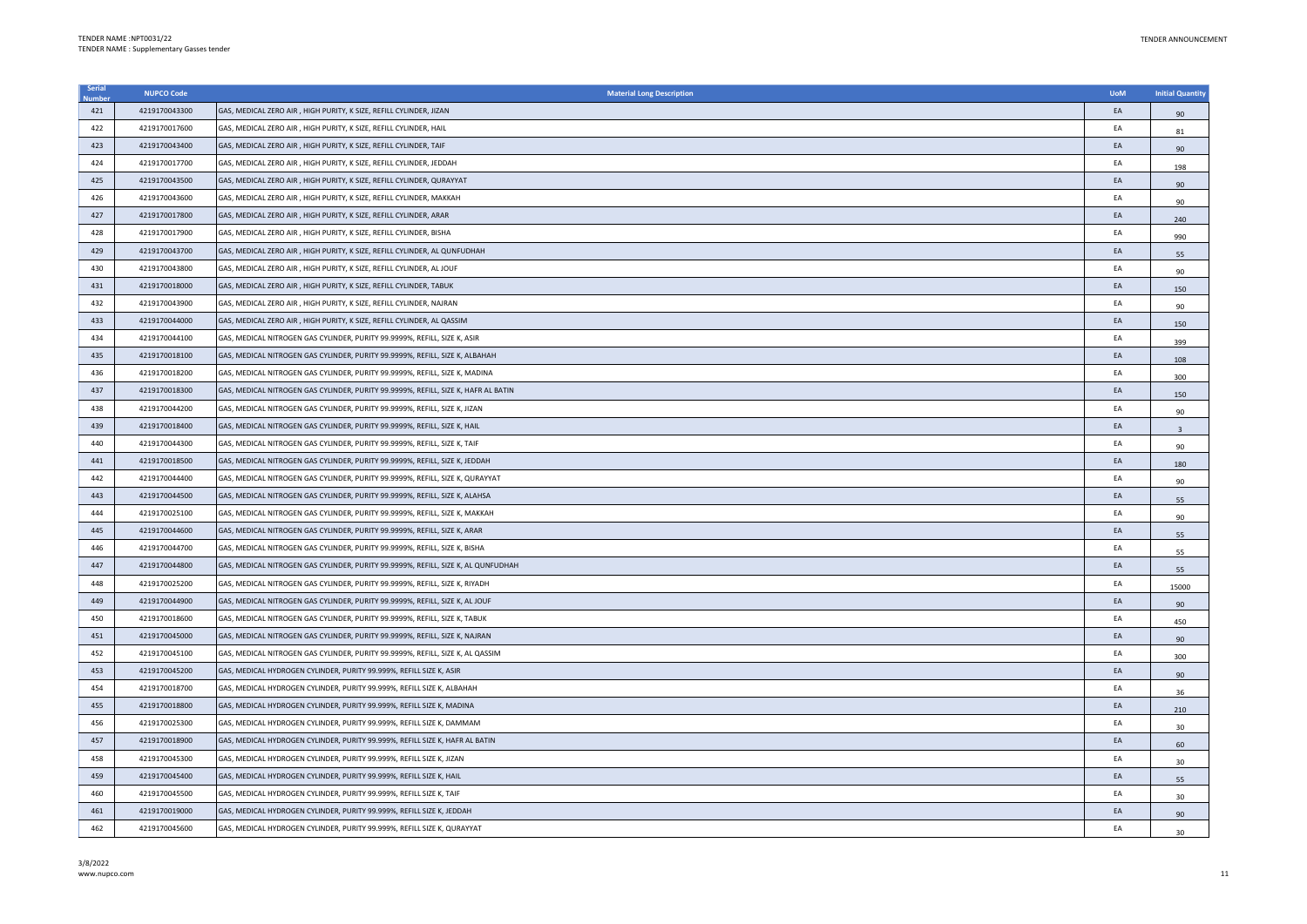| Serial | <b>NUPCO Code</b> | <b>Material Long Description</b>                                                              | <b>UoM</b> | <b>Initial Quantity</b> |
|--------|-------------------|-----------------------------------------------------------------------------------------------|------------|-------------------------|
| 463    | 4219170045700     | GAS, MEDICAL HYDROGEN CYLINDER, PURITY 99.999%, REFILL SIZE K, ALAHSA                         | EA         | 55                      |
| 464    | 4219170048800     | GAS, MEDICAL HYDROGEN CYLINDER, PURITY 99.999%, REFILL SIZE K, MAKKAH                         | EA         | 30                      |
| 465    | 4219170045800     | GAS, MEDICAL HYDROGEN CYLINDER, PURITY 99.999%, REFILL SIZE K, ARAR                           | EA         | 55                      |
| 466    | 4219170045900     | GAS, MEDICAL HYDROGEN CYLINDER, PURITY 99.999%, REFILL SIZE K, BISHA                          | EA         | 55                      |
| 467    | 4219170046000     | GAS, MEDICAL HYDROGEN CYLINDER, PURITY 99.999%, REFILL SIZE K, AL QUNFUDHAH                   | EA         | 55                      |
| 468    | 4219170046100     | GAS, MEDICAL HYDROGEN CYLINDER, PURITY 99.999%, REFILL SIZE K, AL JOUF                        | EA         | 30                      |
| 469    | 4219170019100     | GAS, MEDICAL HYDROGEN CYLINDER, PURITY 99.999%, REFILL SIZE K, TABUK                          | EA         | 150                     |
| 470    | 4219170046200     | GAS, MEDICAL HYDROGEN CYLINDER, PURITY 99.999%, REFILL SIZE K, NAJRAN                         | EA         | 30                      |
| 471    | 4219170046400     | GAS, MEDICAL HYDROGEN CYLINDER, PURITY 99.999%, REFILL SIZE K, AL QASSIM                      | EA         | 30                      |
| 472    | 4219170046500     | GAS, MEDICAL ARGON GAS CYLINDER, PURITY 99.999%, SIZE E, REFILL, ASIR                         | EA         | 150                     |
| 473    | 4219170046600     | GAS, MEDICAL ARGON GAS CYLINDER, PURITY 99.999%, SIZE E, REFILL, ALBAHAH                      | EA         | 150                     |
| 474    | 4219170046700     | GAS, MEDICAL ARGON GAS CYLINDER, PURITY 99.999%, SIZE E, REFILL, MADINA                       | EA         | 150                     |
| 475    | 4219170019200     | GAS, MEDICAL ARGON GAS CYLINDER, PURITY 99.999%, SIZE E, REFILL, HAFR AL BATIN                | EA         | 60                      |
| 476    | 4219170046800     | GAS, MEDICAL ARGON GAS CYLINDER, PURITY 99.999%, SIZE E, REFILL, JIZAN                        | EA         | 150                     |
| 477    | 4219170019300     | GAS, MEDICAL ARGON GAS CYLINDER, PURITY 99.999%, SIZE E, REFILL, HAIL                         | EA         | $\overline{3}$          |
| 478    | 4219170046900     | GAS, MEDICAL ARGON GAS CYLINDER, PURITY 99.999%, SIZE E, REFILL, TAIF                         | EA         | 150                     |
| 479    | 4219170019400     | GAS, MEDICAL ARGON GAS CYLINDER, PURITY 99.999%, SIZE E, REFILL, JEDDAH                       | EA         | 60                      |
| 480    | 4219170047000     | GAS, MEDICAL ARGON GAS CYLINDER, PURITY 99.999%, SIZE E, REFILL, QURAYYAT                     | EA         | 150                     |
| 481    | 4219170047100     | GAS, MEDICAL ARGON GAS CYLINDER, PURITY 99.999%, SIZE E, REFILL, ALAHSA                       | EA         | 60                      |
| 482    | 4219170047200     | GAS, MEDICAL ARGON GAS CYLINDER, PURITY 99.999%, SIZE E, REFILL, BISHA                        | EA         | 150                     |
| 483    | 4219170048500     | GAS, MEDICAL ARGON GAS CYLINDER, PURITY 99.999%, SIZE E, REFILL, AL QUNFUDHAH                 | EA         | 150                     |
| 484    | 4219170047400     | GAS, MEDICAL ARGON GAS CYLINDER, PURITY 99.999%, SIZE E, REFILL, AL JOUF                      | EA         | 150                     |
| 485    | 4219170019500     | GAS, MEDICAL ARGON GAS CYLINDER, PURITY 99.999%, SIZE E, REFILL, TABUK                        | EA         | 300                     |
| 486    | 4219170047500     | GAS, MEDICAL ARGON GAS CYLINDER, PURITY 99.999%, SIZE E, REFILL, NAJRAN                       | EA         | 150                     |
| 487    | 4219170047600     | GAS, MEDICAL ARGON GAS CYLINDER, PURITY 99.999%, SIZE E, REFILL, AL QASSIM                    | EA         | 150                     |
| 488    | 4219170047700     | GAS, MEDICAL ARGON GAS CYLINDER, PURITY 99,999%, SIZE E, REFILL, DAMMAM                       | EA         | 150                     |
| 489    | 4219170047800     | GAS, MEDICAL ARGON GAS CYLINDER, PURITY 99.999%, SIZE E, REFILL, ARAR                         | EA         | 150                     |
| 490    | 4219170019600     | GAS, INDUSTRIAL CARBON DIOXIDE CYLINDER, INDUSTRIAL PURITY, SIZE K, REFILL, JEDDAH            | EA         | 420                     |
| 491    | 4219170019700     | GAS, INDUSTRIAL NITROGEN, 99.95%, SIZE K, REFILL CYLINDER, JEDDAH                             | EA         | 350                     |
| 492    | 4219170019800     | GAS, MEDICAL AIR GAS CYLINDER, PURITY 99.99%, SIZE E, REFILL, JEDDAH                          | EA         | 300                     |
| 493    | 4219170019900     | GAS, MEDICAL AIR GAS CYLINDER, PURITY 99.99%, SIZE M, REFILL, JEDDAH                          | EA         | 100                     |
| 494    | 4219170020000     | GAS, MEDICAL AIR, PURITY 99.99%, NEW CYLINDER, SIZE H, ASIR                                   | EA         | 650                     |
| 495    | 4219170020100     | GAS, MEDICAL ARGON GAS CYLINDER, PURITY 99.999%, SIZE M, REFILL, JEDDAH                       | EA         | 100                     |
| 496    | 4219170048700     | GAS, MEDICAL BREATHING AIR, HIGH PURITY, SIZE K, NEW CYLINDER, JEDDAH                         | EA         | 10                      |
| 497    | 4219170020200     | GAS, MEDICAL CARBON DIOXIDE, HIGH PURITY, SIZE E, REFILL CYLINDER, JEDDAH                     | EA         | 265                     |
| 498    | 4219170020300     | GAS, MEDICAL ENTONOX, HIGH PURITY, REFILL, SIZE F, ASIR                                       | EA         | 1260                    |
| 499    | 4219170020400     | GAS, MEDICAL ENTONOX, HIGH PURITY, SIZE K, REFILL CYLINDER, JEDDAH                            | EA         | 10                      |
| 500    | 4219170020500     | GAS, MEDICAL GAS MIXTURE, CO2 5%, BALANCE OXYGEN, SIZE K, REFILL CYLINDER, JEDDAH             | EA         | 10                      |
| 501    | 4219170020600     | GAS, MEDICAL GAS MIXTURE, CO2 5%, BALANCE OXYGEN, SIZE M, REFILL CYLINDER, JEDDAH             | EA         | 10                      |
| 502    | 4219170020700     | GAS, MEDICAL GAS MIXTURE, CO2 5%, O2 12%, BALANCE NITROGEN, SIZE M, REFILL CYLINDER, JEDDAH   | EA         | 100                     |
| 503    | 4219170020800     | GAS, MEDICAL GAS MIXTURE, CO2 5%, O2 20%, NITROGEN BALANCE, SIZE K, REFILL CYLINDER, JEDDAH   | EA         | 5                       |
| 504    | 4219170020900     | GAS, MEDICAL GAS MIXTURE, MEDICAL HELIUM 70%, OXYGEN 30%, REFILL CYLINDER, 40 L SIZE, JEDDAH. | EA         | 200                     |